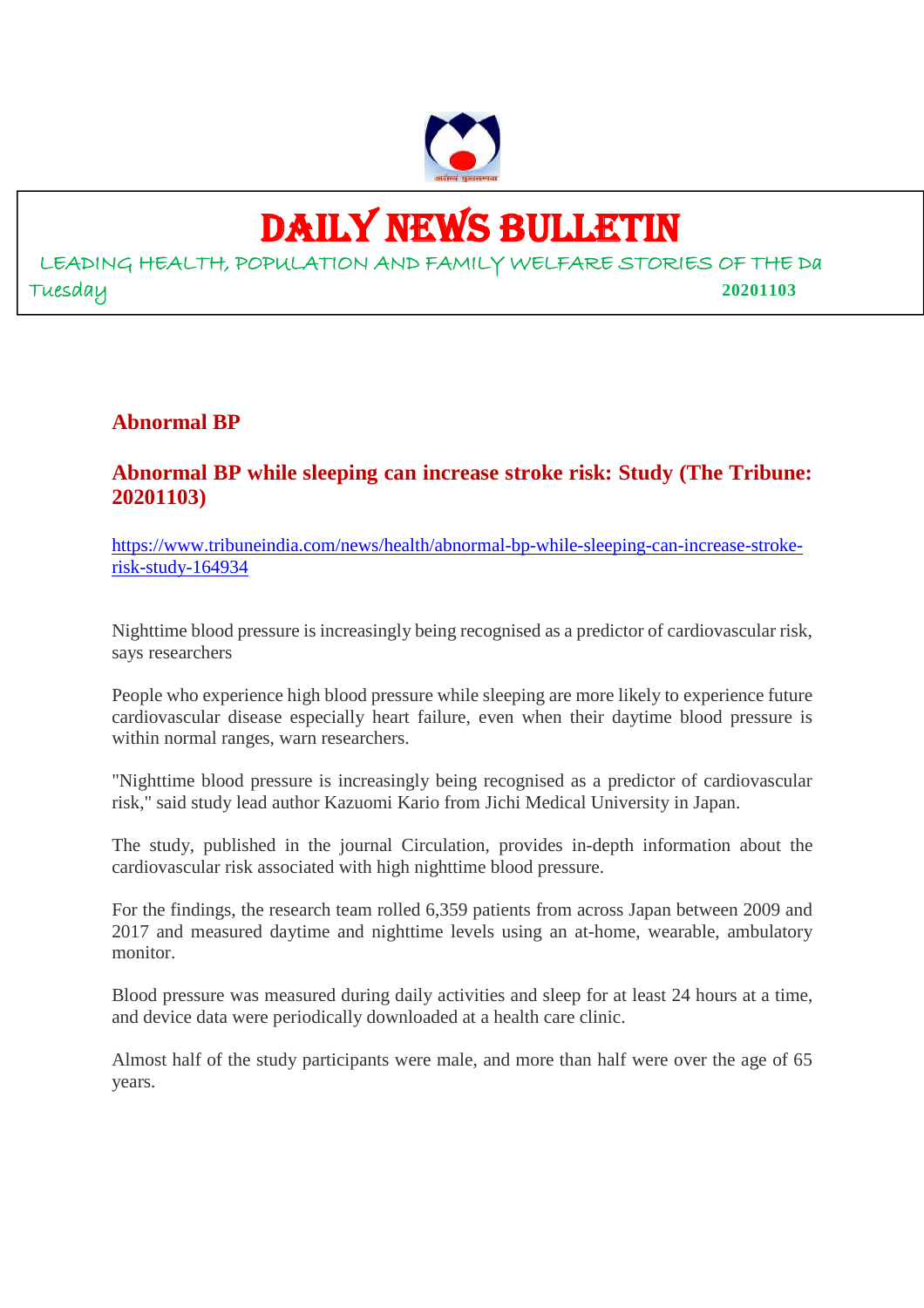The patients all had at least one cardiovascular risk factor, and three-quarters of them were taking blood pressure medications, and none had symptomatic cardiovascular disease when the study began.

The study participants were instructed to rest or sleep during nighttime hours and maintain their usual daytime activities.

Their daily activities and sleep and wake times were self-reported in a diary. Almost every participant recorded 20 daytime and seven nighttime automated blood pressure measurements.

To determine nighttime measurements, patients self-reported the time they fell asleep and woke up. All other readings were defined as daytime.

Follow-up occurred annually via phone or clinic visit, with total follow up ranging from two to seven years.

Researchers analysed the rates of cardiovascular disease events, including heart attacks, strokes, heart failure and death, among the participants.

Study participants experienced a total of 306 cardiovascular events, including 119 strokes, 99 diagnoses of coronary artery disease and 88 diagnoses of heart failure.

The analysis showed increased levels during sleep – a systolic blood pressure measuring 20 mmHg above a person's daytime systolic reading – was significantly associated with the risk of atherosclerotic cardiovascular disease and heart failure.

The participants who had an abnormal circadian pattern, which is when sleep blood pressure exceeds daytime readings, were at particular risk of developing heart failure and had a greater risk of experiencing any cardiovascular disease events.

"Results indicate that nighttime systolic blood pressure was a significant, independent risk factor for cardiovascular events," said Kario. IANS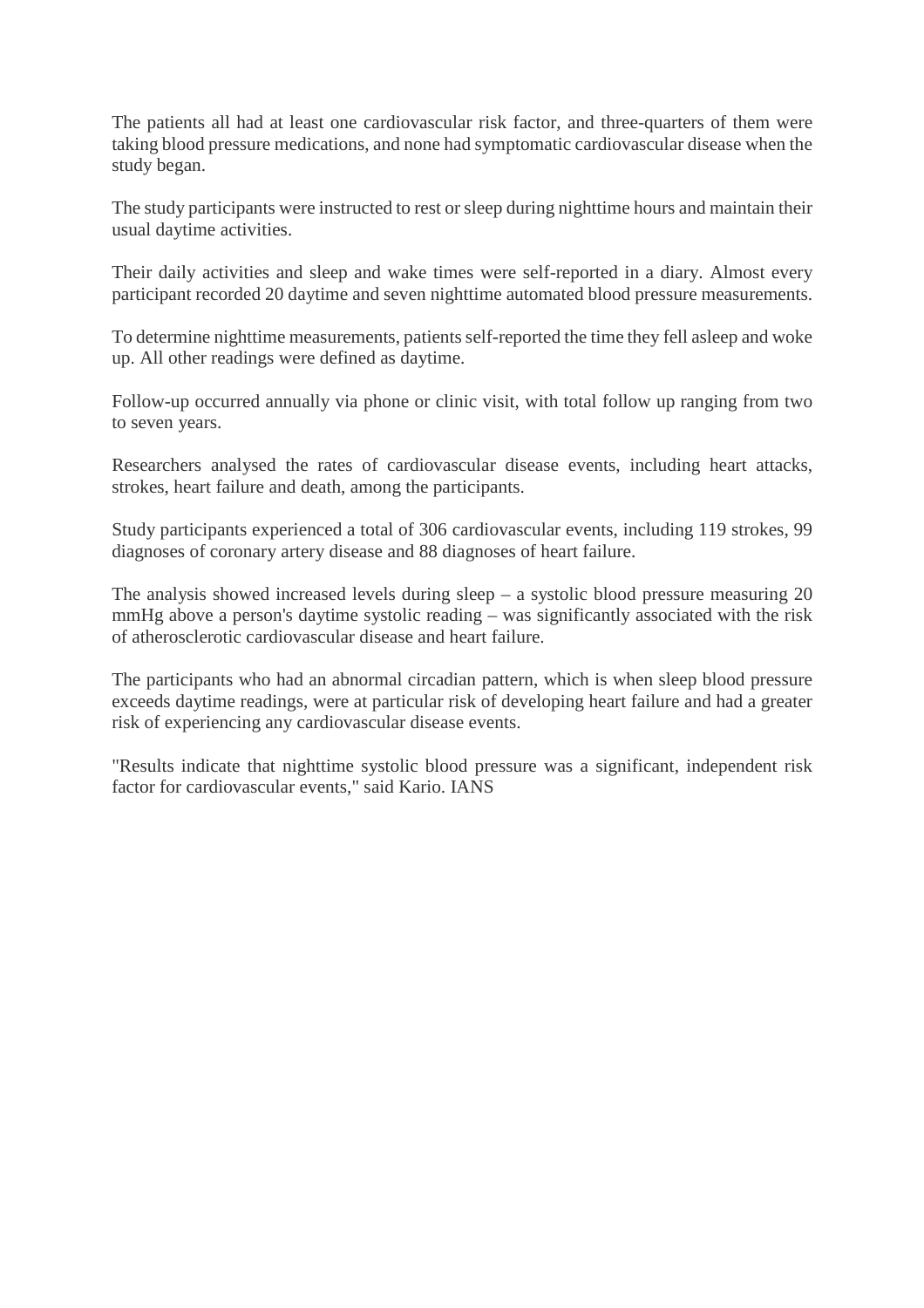## **CureVac's COVID-19 vaccine**

## **CureVac's COVID-19 vaccine triggers immune response in Phase I trial 'Inoculation appears to also generate T cells against coronavirus' (The Tribune: 20201103)**

https://www.tribuneindia.com/news/health/curevacs-covid-19-vaccine-triggers-immuneresponse-in-phase-i-trial-164922

CureVac's COVID-19 vaccine triggers immune response in Phase I trial

Professor Gottfried Kremsner injects a vaccination against the coronavirus disease from German biotechnology company CureVac to a volunteer at the start of a clinical test series at his tropical institute of the university clinic in Tuebingen, Germany, June 22, 2020. Reuters file

CureVac's experimental COVID-19 vaccine triggered an immune response in humans, it said on Monday, putting the German biotech company on track to start mass testing this year as the race to end the pandemic heats up.

"We are very encouraged by the interim Phase I data," Chief Executive Officer Franz-Werner Haas said in a statement, The biotech firm is using the so-called messenger RNA (mRNA) approach, the same as Moderna as well as BioNTech and its partner Pfizer, although they started mass testing on humans in late July.

CureVac said its potential vaccine, known as CVnCoV, was generally well tolerated and results strongly supported the company's plans to launch the final stage of testing on humans before the end of the year.

CureVac - backed by German biotech investor Dietmar Hopp, the Gates Foundation and GlaxoSmithKline - said volunteers developed a level of neutralising antibodies on par with people who had recovered from a serious case of COVID-19.

The pandemic, which has claimed more than 1.1 million lives globally, has triggered a scramble to develop a vaccine with about 45 experimental compounds being tested on humans.

Britain's AstraZeneca, working with the University of Oxford, is also among leading contenders with late-stage trial results expected this year but their candidate is based on another virus, rather than mRNA, to deliver genetic instructions into the body for an immunisation effect.

Anthony Fauci, the top U.S. infectious diseases expert, said on Thursday that the first doses of a safe and effective coronavirus vaccine will likely become available to some high-risk Americans in late December or early January.

CureVac's hopes of offering a vaccine at much lower doses than its mRNA competitors may have been dented as it has picked the highest concentration of five dosages - from 2 to 12 microgrammes per shot - for its prospective Phase III trial.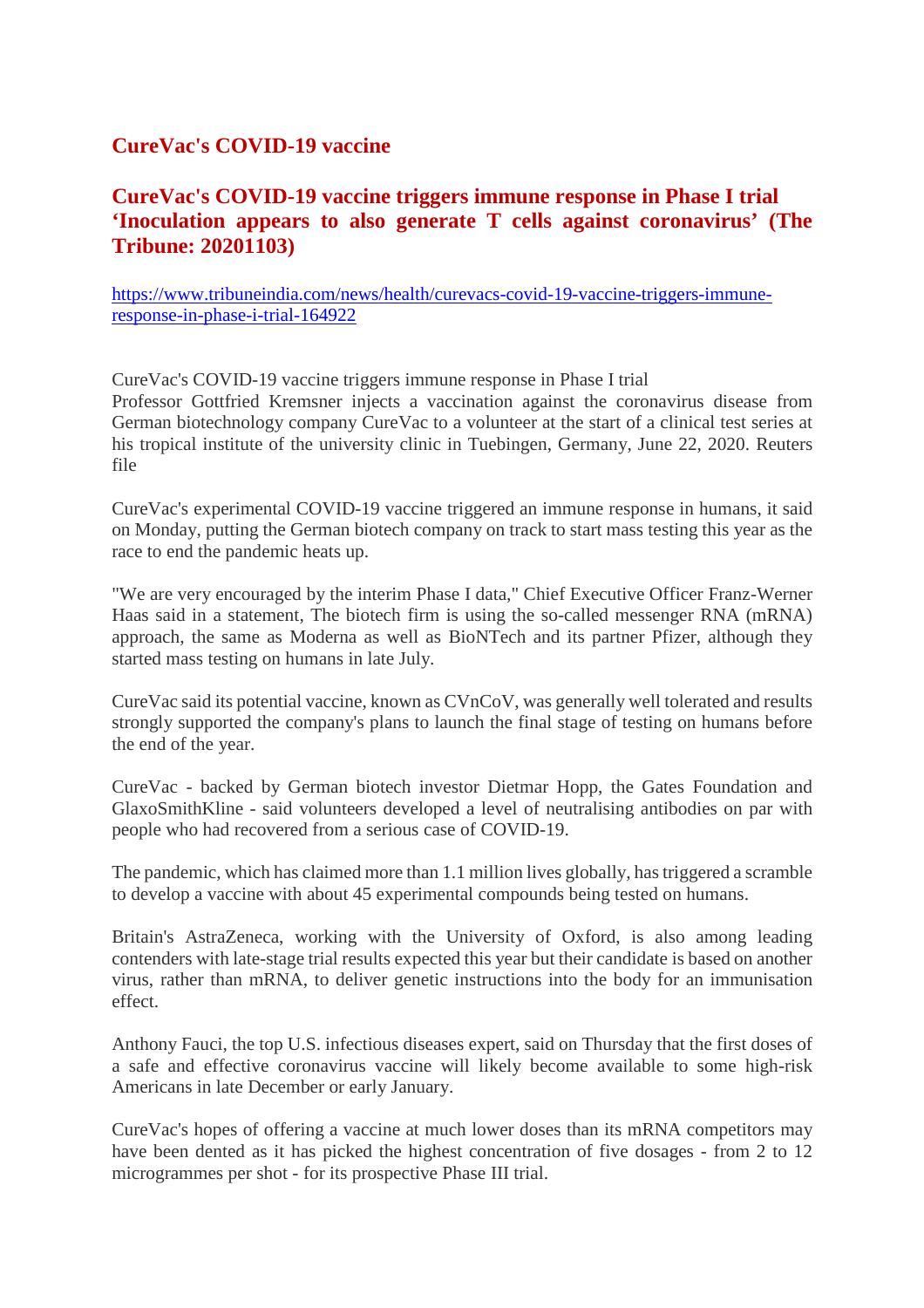BioNTech and Pfizer have said the 30 microgramme shot they opted for in their late-stage trial had previously been shown to produce antibody levels above those registered in people who recovered from COVID-19.

Moderna, which like BioNTech expects to have first efficacy data from its mass trial this month, is testing a 100 microgramme shot that has also been shown to trigger an antibody response above that of recovered patients.

CureVac, which went public on the Nasdaq exchange in August, said its Phase I study has so far enrolled more than 250 healthy individuals aged 18 to 60 years in Germany and Belgium.

It said its inoculation appears to also generate T cells against the coronavirus, another key indicator of an effective immune system arsenal, but more analysis of this was ongoing.

It said side effects occurred mostly after the second injection of its two-dose regimen and included fatigue, headache, chills, muscle pain and, to a lesser extent, fever.

These conditions "resolved rapidly, usually within 24 to 48 hours", it said. — Reuters

### **Coronavirus mutation may have made it more contagious**

## **SARS-CoV-2 is the coronavirus that causes Covid-19(The Tribune: 20201103)**

https://www.tribuneindia.com/news/health/coronavirus-mutation-may-have-made-it-morecontagious-164879

Coronavirus mutation may have made it more contagious Photo for representational purpose only

The virus that causes Covid-19 is accumulating genetic mutations, one of which may have made it more contagious, says a study involving more than 5,000 patients in the US.

That mutation, called D614G, is located in the spike protein that pries open our cells for viral entry, according to the paper published in the peer-reviewed journal mBIO.

The patients involved in this study of SARS-CoV-2 genome sequences were from Houston, Texas.

The paper shows "the virus is mutating due to a combination of neutral drift-which just means random genetic changes that don't help or hurt the virus-and pressure from our immune systems," said Ilya Finkelstein, Associate Professor at The University of Texas at Austin and co-author of the study.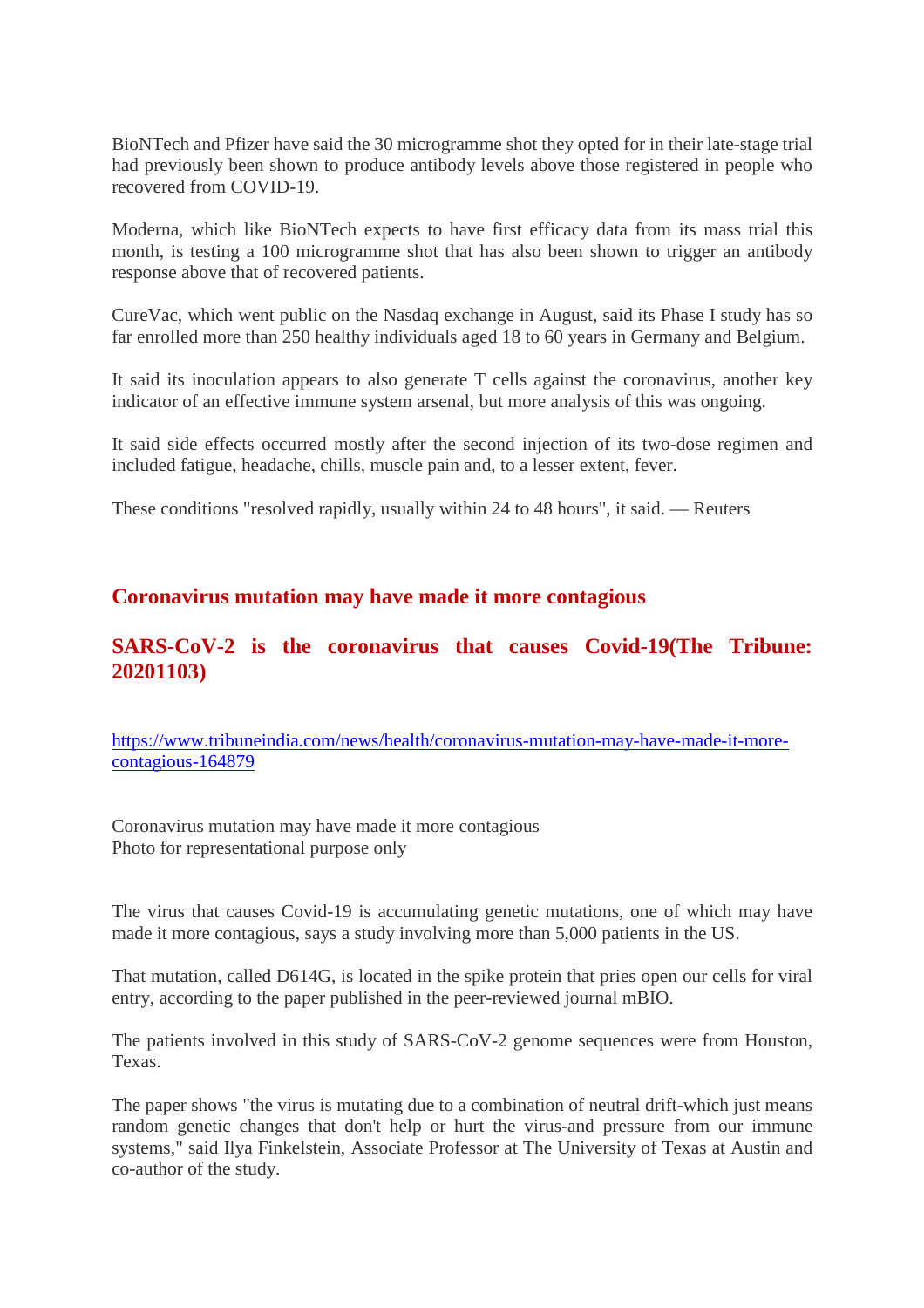During the initial wave of the pandemic, 71 per cent of the novel coronaviruses identified in patients in Houston had this mutation.

When the second wave of the outbreak hit Houston during the summer, this variant had leaped to 99.9 per cent prevalence, said the study, adding that this mirrors a trend observed around the world.

A study published in July based on more than 28,000 genome sequences found that variants carrying the D614G mutation became the globally dominant form of SARS-CoV-2 in about a month.

SARS-CoV-2 is the coronavirus that causes Covid-19.

The good news is that this mutation is rare and does not appear to make the disease more severe for infected patients.

"The virus continues to mutate as it rips through the world," Finkelstein said.

"Real-time surveillance efforts like our study will ensure that global vaccines and therapeutics are always one step ahead." The scientists noted a total of 285 mutations across thousands of infections, although most do not appear to have a significant effect on how severe the disease

## **HIV/AIDS**

## **Researchers identify new cause of inflammation in HIV patients (The Tribune: 20201103)**

https://www.tribuneindia.com/news/health/researchers-identify-new-cause-of-inflammationin-hiv-patients-164873

After infection, HIV becomes a part of an infected person's DNA forever, and in most cases, infected cells are silent and do not replicate the virus.

Researchers identify new cause of inflammation in HIV patients In a major study, researchers have identified the important factors which could be contributing to the chronic inflammation in people living with HIV.

In a major study, researchers have identified the important factors which could be contributing to the chronic inflammation in people living with HIV.

While current antiretroviral treatments for HIV are highly effective, data has shown that people living with HIV appear to experience accelerated ageing and have shorter lifespans -- by up to five to 10 years -- compared to people without HIV.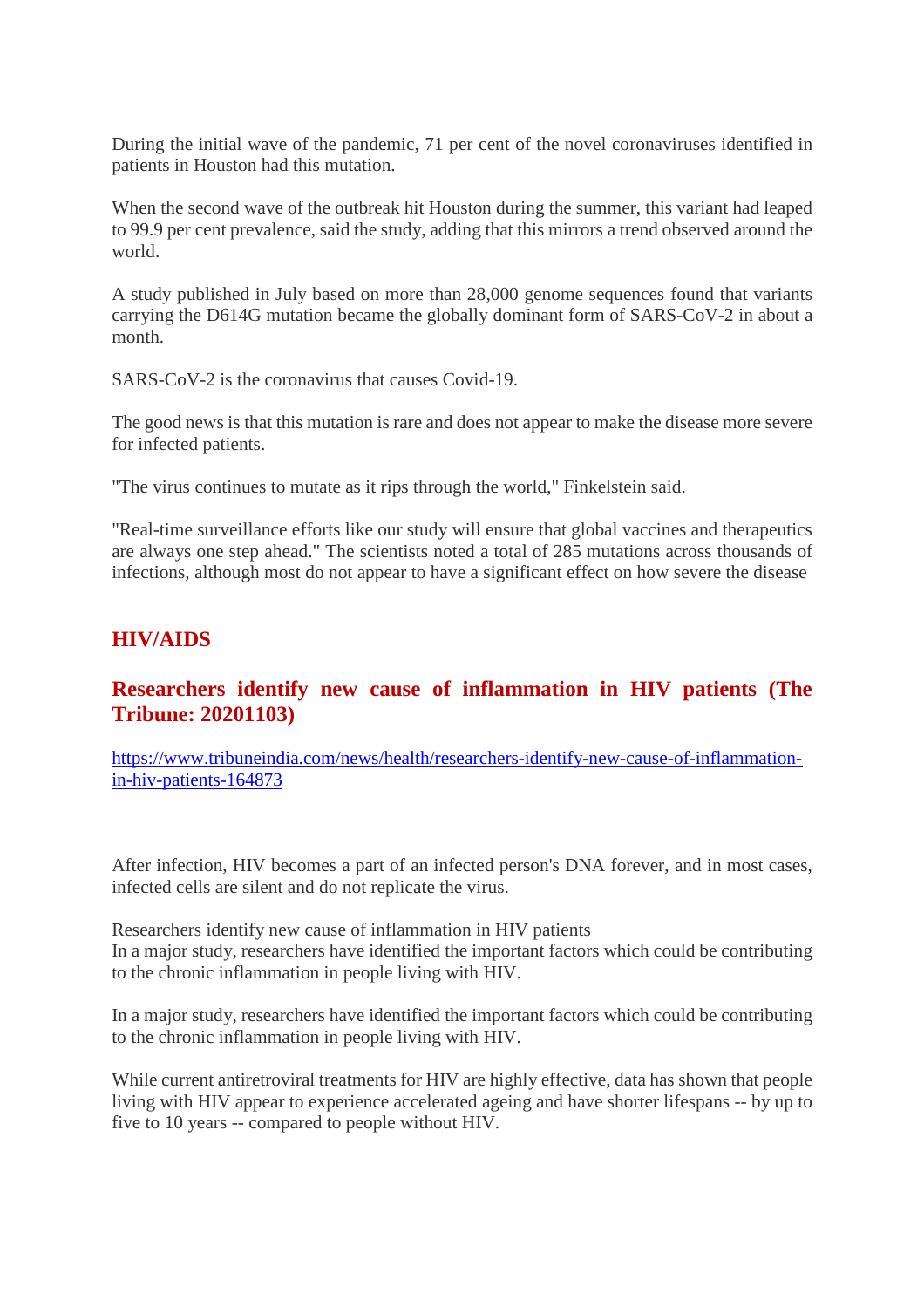These outcomes have been associated with chronic inflammation, which could lead to the earlier onset of age-associated diseases, such as atherosclerosis, cancers, or neurocognitive decline.

The research team examined what factors could be contributing to this inflammation, and identified the inability to control HIV RNA production from existing HIV DNA as a potential key driver of inflammation.

Published in The Journal of Infectious Diseases, the results underscore the need to develop new treatments targeting the persistent inflammation in people living with HIV in order to improve outcomes.

According to the study, after infection, HIV becomes a part of an infected person's DNA forever, and in most cases, infected cells are silent and do not replicate the virus.

Occasionally, however, RNA is produced from this HIV DNA, which is the first step towards virus replication.

Antiretroviral treatments help prevent HIV and AIDS-related complications, but they do not prevent the chronic inflammation that is common among people with HIV and is associated with mortality.

"Our study set out to identify a possible association between HIV latently infected cells with chronic inflammation in people with HIV who have suppressed viral loads," said study author Nina Lin from the Boston University in the US.

For this study, researchers had a cohort of 57 individuals with HIV who were treated with antiretroviral therapy.

They compared inflammation in the blood and various virus measurements among younger (age less than 35 years) and older (age greater than 50 years) people living with HIV.

They also compared the ability of the inflammation present in the blood to activate HIV production from the silent cells with the HIV genome.

Their results suggest that an inability to control HIV RNA production even with antiretroviral drugs correlates with inflammation.

"Our findings suggest that novel treatments are needed to target the inflammation persistent in people living with HIV," said the study authors 'Current antiretroviral drugs prevent new infection, but they do not prevent HIV RNA production, which our results point as a potential key factor driving inflammation in people living with HIV," they noted.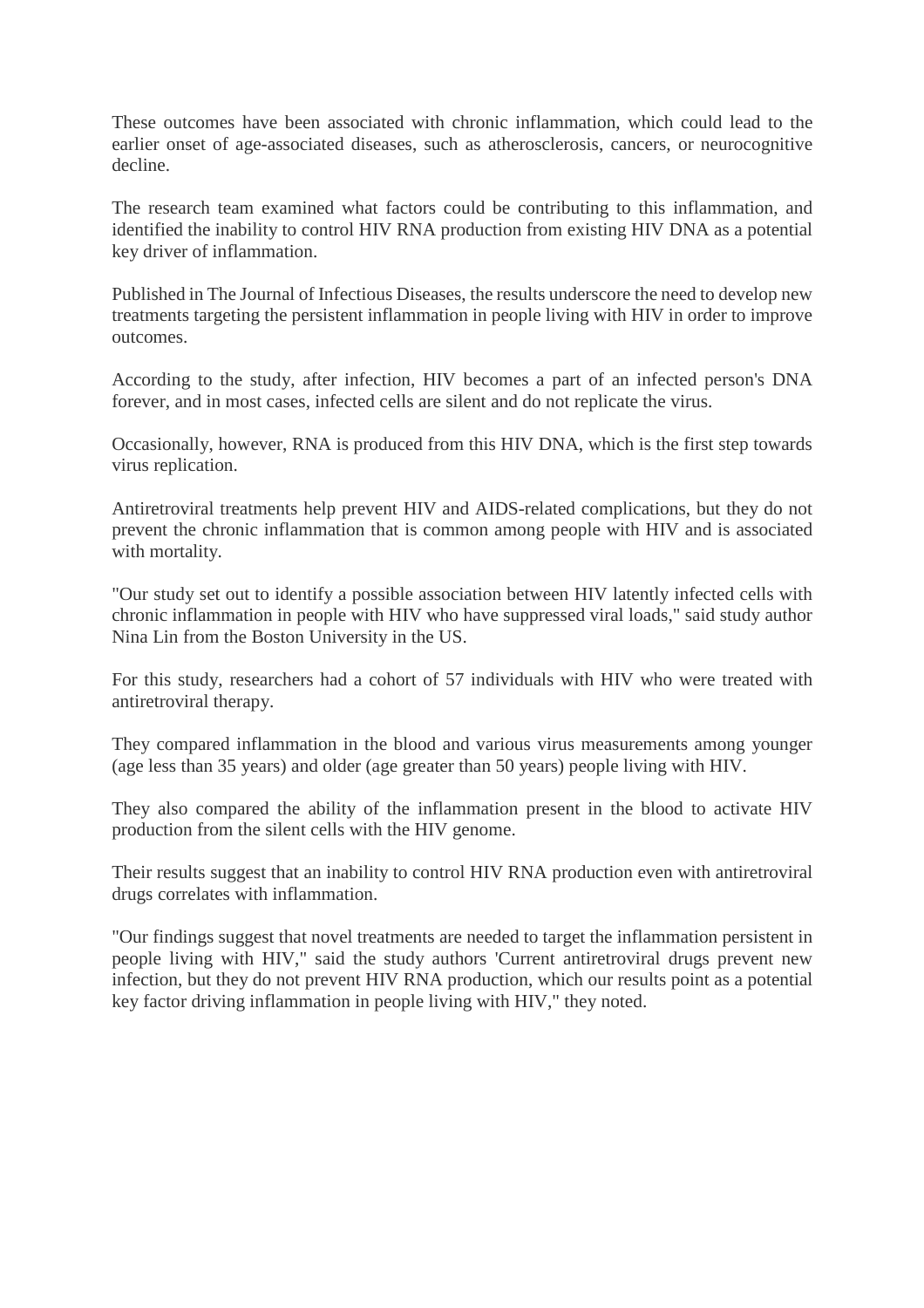## **Virus (Hindustan Times: 20201103)**

https://epaper.hindustantimes.com/Home/ArticleView

**Centre, Delhi huddle as third wave gets steeper**Focus on RT-PCR tests, health infra as positivity rate soars, bigger spike feared in festive season



India data compiled by covid19india.org and cross-checked from inputs by HT's correspondents and news agencies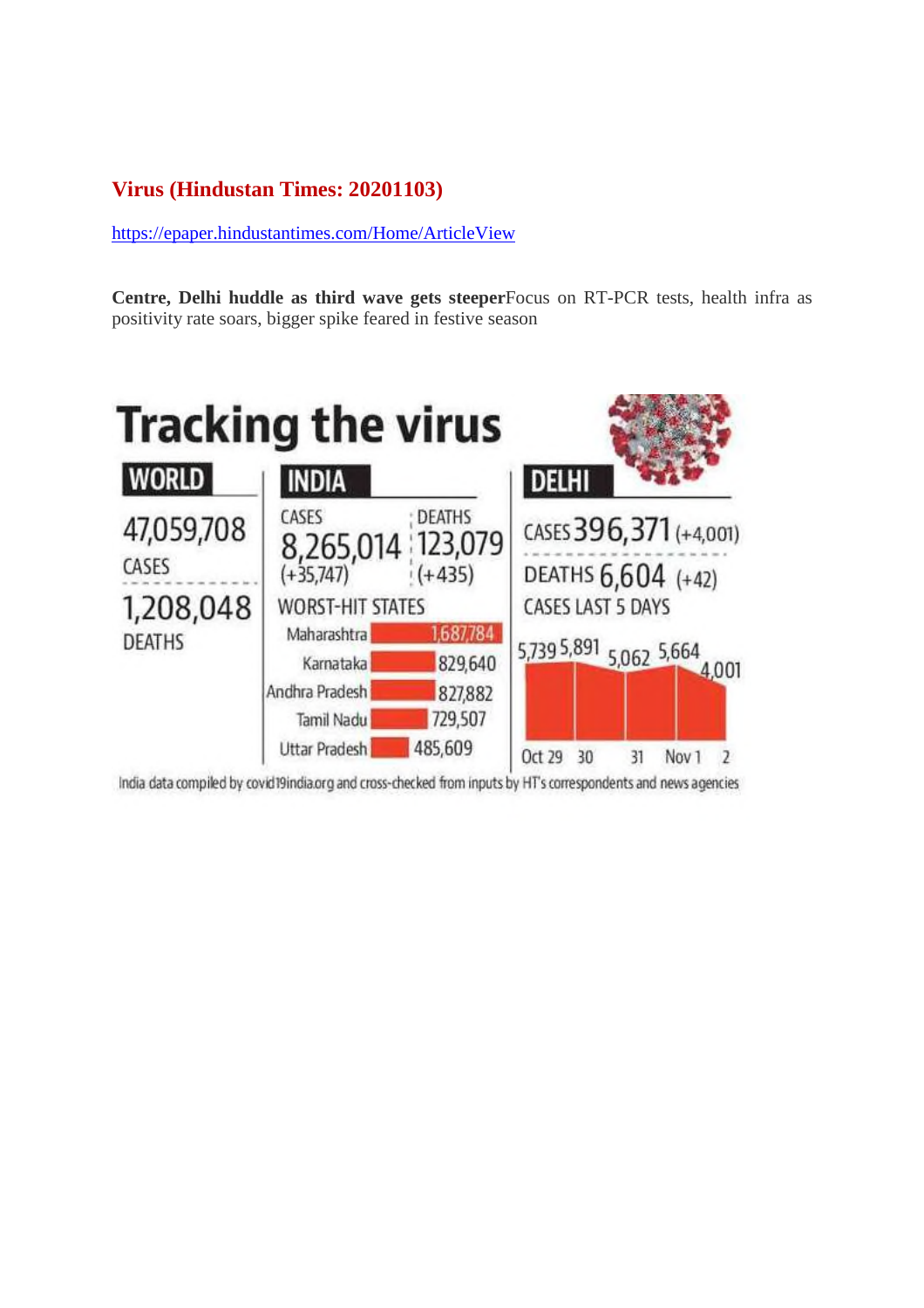# **Delhi's worrying situation**

Sunday numbers reflect how badly things are going for the Capital - single-day cases have doubled in the past week



## **Sweta Goswami, Saubhadra Chatterji, Jamie Mullick and Neeraj Chauhan**

letters@hindustantimes.com

New Delhi : Delhi broke its record for the highest number of Covid-19 cases to be added on a weekend, data released on Monday showed, as alarm grows over the scale of the outbreak in the Capital, forcing top officials from the Union and the Delhi governments to meet on Monday and discuss a recalibration of testing, treating and surveillance strategies.

In a meeting of top bureaucrats from the Union home ministry, Union health ministry, Niti Aayog, the Delhi government, and Delhi Police, to review the situation, the central officials stressed on the need to make testing more pinpointed, and called new awareness campaigns targeted at people in the 20-40 age bracket at a time when people have started moving about more freely and "pandemic fatigue" has started to set in.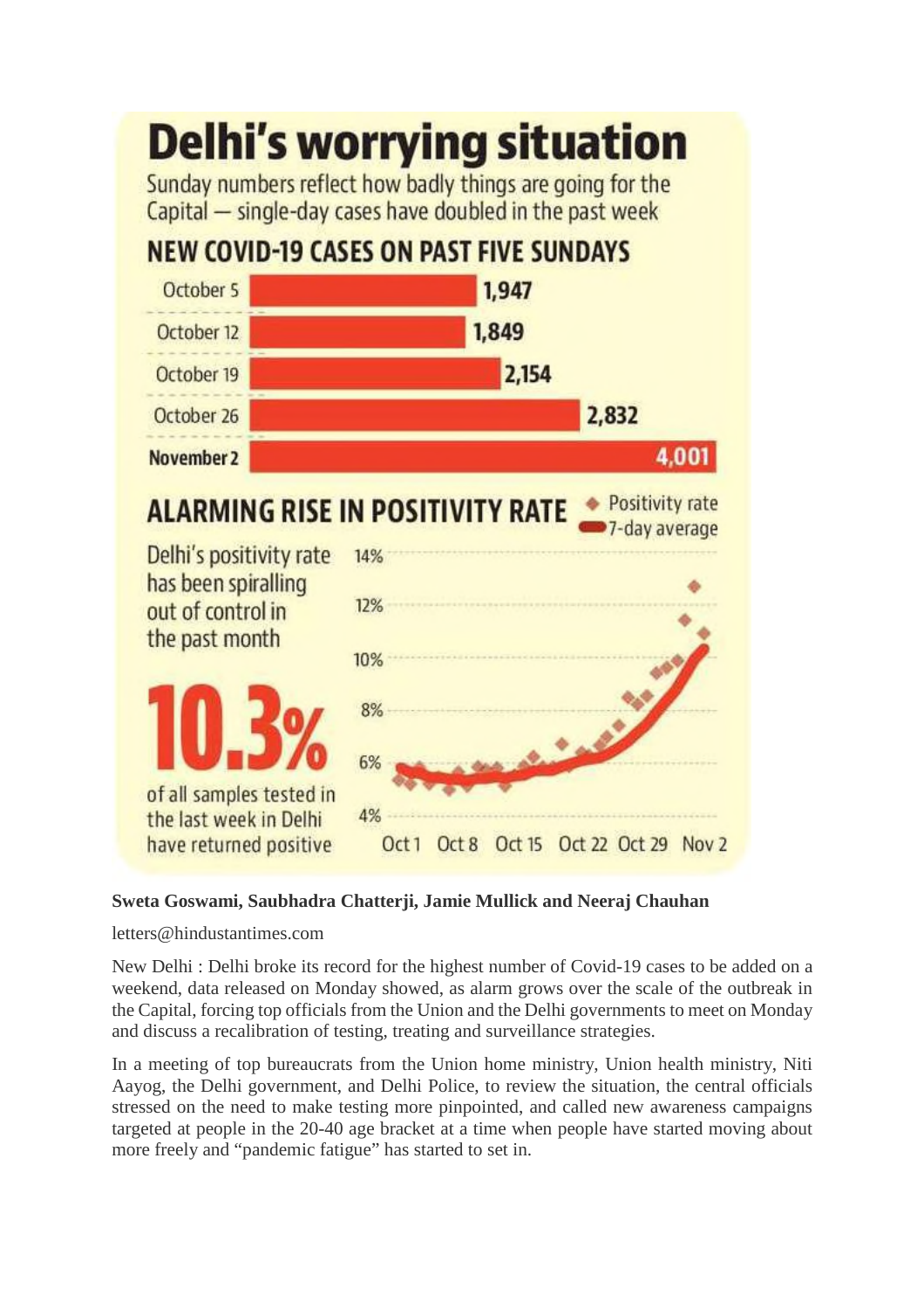Several indicators now reinforce the fact that Delhi is in the grip of its third and worst wave of infections yet. In the past week, there were 5,269 cases on average every day, the highest this number has been since the first case was recorded on March 2. Peak seven-day average was at 4,174 at the height of the second wave on September 17 and 3,446 at the height of the first, which was on June 26.

Similarly, the proportion of tests that turned positive was at 10.91%, according to Monday's data. Taken as an average over the week, the test positivity rate is  $10.3% - a$  jump of 5 percentage points in less than a month (it was 5.3% on October 8) as the proportion of more accurate molecular RT-PCR tests has increased.

The trend is well reflected in Sunday numbers – from 1,947 new cases in the 24 hours ending October 4, this number grew to more than double for the corresponding period on November 1 to 4,001. Sundays follow a distinct pattern from other days of the week since there are fewer tests done, and though the total case load is suppressed, offer a good yardstick of the growth of the disease.

Delhi's chief secretary Vijay Dev, who was a part of Monday's meeting headed by Union home secretary Ajay Kumar Bhalla, said a revised strategy was now being devised to handle the spread of the deadly pathogen.

"The recent surge in the number of active cases was attributed to the festival season, which has witnessed greater movement of people, accompanied by laxity in adhering to the basic principles of safe Covid behaviour," the Union home ministry said in a statement following the meeting on Monday.

"Testing, tracing, surveillance, hospital management and IEC-cum-enforcement of Covidappropriate behaviour will be the crux of the revised strategy. Inputs of the expert panel headed by Dr (VK) Paul will also be included," said Dev said, adding that the Delhi administration will now work on the new road map with the Union home and health ministries.

People familiar with the matter said the Delhi administration was advised to launch targeted RT-PCR testing to cover sensitive, high-risk locations such as railway stations, interstate bus terminuses, marketplaces, restaurants and salons.

"Targeted testing is already being carried out, but a revised strategy will be prepared by the MoHFW (ministry of health and family welfare), Delhi government, National Centre for Disease Control and Indian Council of Medical Research soon with suggestions from the expert panel. Delhi government officials informed in the meeting that targeted testing is being carried out at some level by setting camps at ISBTs, railway stations, markets and containment zones," a Delhi government official said, asking not to be named.

Delhi government spokespersons did not comment on the matter.

The surge in cases is not unexpected. In early October, a report by the expert committee on Covid-19 headed by Niti Aayog's VK Paul cautioned that the Capital could face as many as 15,000 Covid-19 cases per day due to festival crowding and winter conditions.

That perfect storm of factors now appears to be here: More people are crowding markets for festival shopping, winter conditions have set in and the air has become more polluted. The Sars-Cov-2 virus that causes Covid-19 is known to survive better in the cold, and pollution is a known risk factor, often also causing symptoms similar to a coronavirus infection, making people less likely to pay attention on time.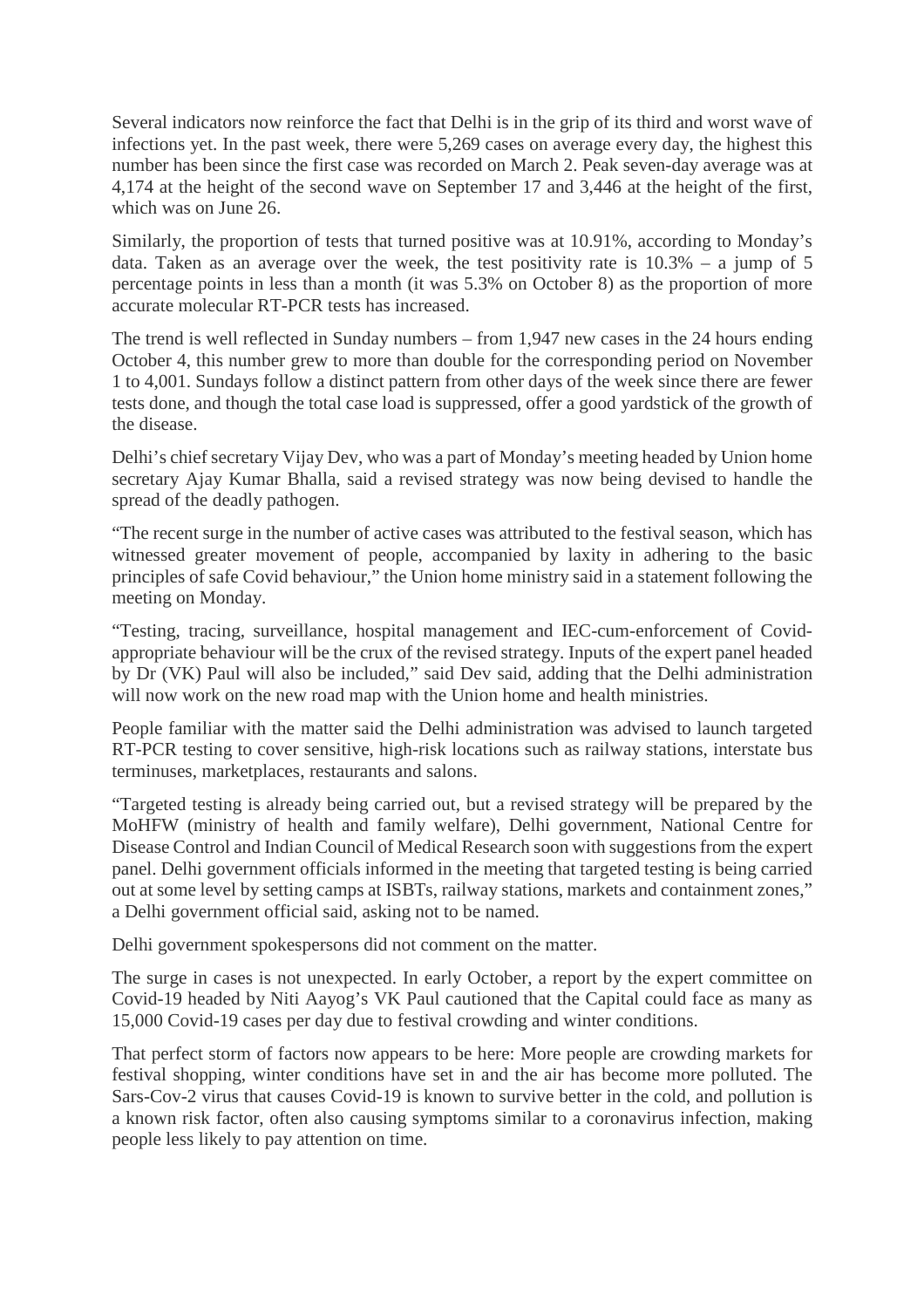This comes at a time when imposing another lockdown is being seen as highly unlikely given the economic damage done by the summer shutdown, although experts say there may be little else that authorities can do at this point.

"A lockdown now might be effective in bringing down cases, but it will not be well accepted by people. The only way now to protect against infection is to ensure 100% mask wearing in public. We haven't been able to do it so far and that is because people are just told they should wear mask. I believe they will be more willing to follow through if they are explained why it is necessary to wear mask and how it would protect them and their families," said Dr T Jacob John, former head of clinical virology at Christian Medical College, Vellore.

A second expert said the authorities must consider the option of bringing back some curbs like it has been done in other countries.

"A study recently published in the Lancet that looks at such interventions found that shutting down schools and offices can effectively control infection. So, we need to keep schools and colleges closed. We should also close non-essential services such as cinema hall, restaurants and pubs. I would say even the metro because people are not following preventive measures in there too," said Dr Shobha Broor, former head of the department of microbiology at the All India Institute of Medical Sciences (Aiims).

According to an official who asked not to be named, home secretary Bhalla and Union health secretary Rajesh Bhushan on Monday stressed on the need for the Delhi government to "substantially augment" bed and hospital facilities. "Different hospitals earlier showed variation in death rates. We told them to identify hospitals with higher death rates and take appropriate steps. It would be more helpful," said the official. They also pointed to Prime Minister Narendra Modi's IEC (inform-educate-communicate) campaign, asking Delhi officials to target people in the 20-40 age bracket since they seemed to be the ones stepping out most often.

## **Covid-19: What you need to know today (Hindustan Times: (Hindustan Times: 20201103)**

https://epaper.hindustantimes.com/Home/ArticleView

The US heads into elections on Tuesday having become the first country to cross 100,000 cases of the coronavirus disease (Covid-19) in a day just recently, and with the seven-day average of daily new cases at an all-time high of around 82,000.

The US has seen in excess of 9.2 million cases, and around 231,000 deaths – both are the highest for any country – and it is evident that every aspect of the country's response to the pandemic has been mismanaged. President Donald Trump's response to the pandemic – he himself was infected by the virus – has veered from denial to bluff-and-bluster to outrage over China, where the virus first emerged.

It isn't clear whether Covid-19, and the US's response to it, will affect the outcome of this election; what is clear is that the pandemic has already affected the electoral process in the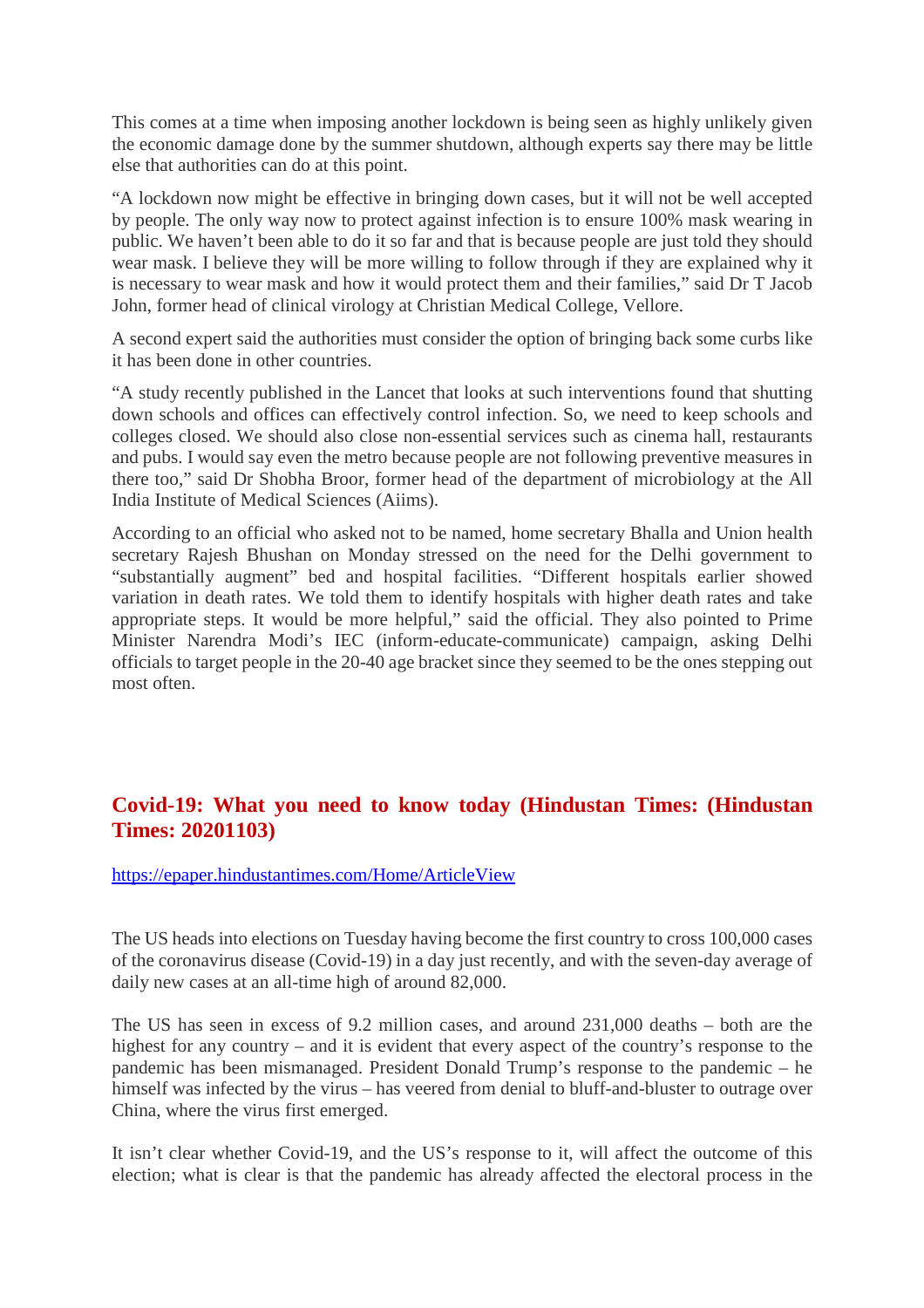country, with a record number of mail-in ballots, the counting of which could mean a delay in results, prompting lawsuits – Trump has already said his team will challenge the process and his campaign has claimed (wrongly) that votes counted after November 3 are illegitimate or invalid. Trump and his supporters have also attacked the US's top expert on infectious diseases Dr Anthony S Fauci, and over the weekend the President hinted that he may "fire Fauci" as a crowd at the rally he was addressing in Florida suggested he do. Whichever way you look at it, this is an election whose story, when it is told, will be inextricably linked to the story of the virus itself, its impact on lives and the economy, and the country's response to it.

Interestingly, on Monday, even as the World Health Organization's (WHO) director general Tedros Adhanom Ghebreyesus said he was going into self-quarantine after coming in touch with a person who tested positive for Covid-19, details emerged that the organisation may have mismanaged the process of tracing the provenance of the virus, which first emerged in China's Wuhan. WHO's initial response to the pandemic has already come under criticism for several reasons – including accepting Beijing's narrative of there being no human transmission of the virus, delaying the process of declaring the coronavirus disease a pandemic, and dragging its feet on admitting that the virus could be transmitted by air – but it is likely the new revelations, in an article in the New York Times will prove even more damning. These concern the contours of the investigation WHO will conduct into the origin of the virus, and the terms it has negotiated with Beijing, which has been its usual opaque self when it comes to sharing information on what really happened in Wuhan, and also initially opposed attempts for an international investigation. NYT reports details of the terms negotiated by WHO with China for its investigation in its Monday article, citing "documents, which have never been made public" that "show that WHO experts will review and 'augment, rather than duplicate', studies undertaken by China". The article goes on to add that a key phase of the investigation, which will look for and interview early patients and infected people (going back to those affected in December), and also trace the "supply chain" of "wildlife sold at the Wuhan market", will be "led by Chinese scientists, with outsiders reviewing their work remotely".

The revelations are likely to increase criticism of WHO and Dr Tedros. The US has already exited WHO but continues to rail against the organisation; many other countries have asked for reforms in WHO, whose deal with China – which has recorded a total of 86,021 cases, a number the US is recording every day now -- may well mean that the world never finds out how it all began.

## **New Cases (The Asian Age: 20201103)**

http://onlineepaper.asianage.com/articledetailpage.aspx?id=15201731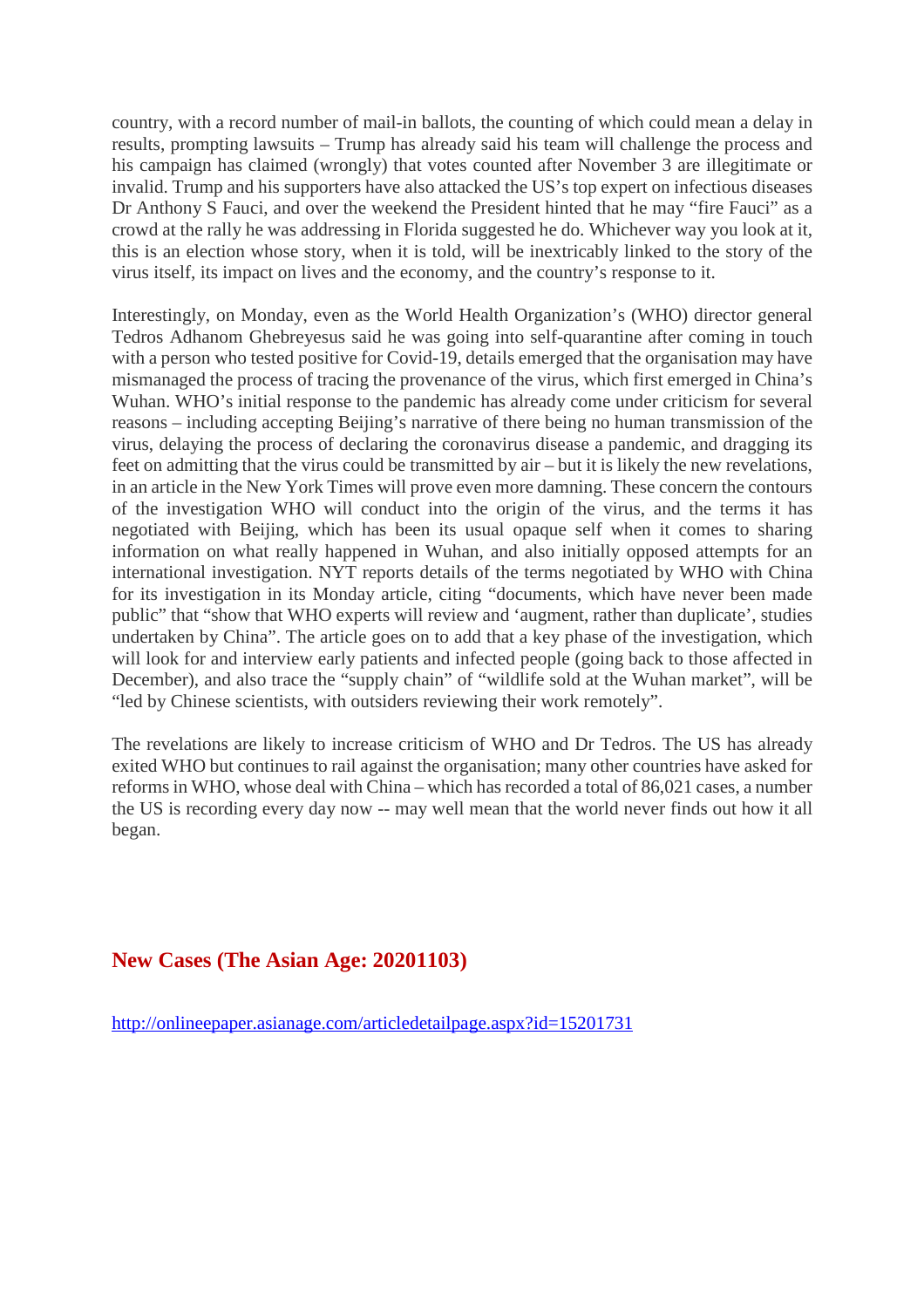## City records 4,001 cases, death toll 6,604

**AGE CORRESPONDENT** with agency inputs NEW DELHI, NOV. 2

national capital The recorded 4,001 fresh Covid cases on Monday, taking the infection tally to over 3.96 lakh, even as the positivity rate hovered<br>around 11 per cent, authorities said.

These fresh cases came out of the 36,665 tests conducted the previous day.

Delhi had recorded over 5,000 daily cases for five days on the trot, ending Sunday when 5,664 new cases were recorded.

The highest single-day spike till date here 5,891 cases - was recorded on Friday.

Forty-two new fatalities were recorded, pushing the death toll to 6,604, according to the latest bulletin issued by the Delhi health department on Monday.

The tally of active cases on Monday stood at 33,308, as per the bulletin. The bulletin said the

## Kejriwal should call an all-party meeting to fight Covid: Bidhuri

#### **AGE CORRESPONDENT** NEW DELHI, NOV. 2

Leader of Opposition in Delhi Assembly Ramvir Singh Bidhuri has expressed concern over the growing cases of corona in the city and demanded that chief minister<br>Arvind Kejriwal should call an all-party meeting<br>immediately to discuss ways to control the pandemic in time.

In a letter<br>Kejriwal, Mr to Mr Bidhuri pointed out that before the Delhi **Disaster** Management Authority

total number of cases has climbed to 3,96,371 and<br>the positivity rate stands at 10.91 per cent.

Meanwhile, ICU beds with ventilators at most top private hospitals in<br>Delhi have been fully

(DDMA) the Delhi government has said that in<br>November the number of corona patients in Delhi will reach about 12,000 per day and for their treat-<br>ment more than 20,000 beds may be required.

"For the last two-three days, about 5,000 patients of corona have been identified every day. This situation is very worrying, so it is necessary that a meeting of all the parties should be called and the government should tell what preparations it has made to prevent this pandemic.

occupied amid a massive surge in Covid cases in the last few days, according to official data.

The online Corona<br>Dashboard of the Delhi government showed that at 5:20 pm on Monday, out of 1,244 ICU beds with ventilator facility, only 394 were vacant.

At Max hospitals at Saket (51 total ICU beds with ventilators) and Shalimar Bagh  $(15),$ Fortis hospitals at Vasant (seven) Kunj and Kunj (seven)<br>Shalimar Bagh<br>Apollo Hospital,<br>Hospital (seven), (five), **BLK** the vacancy showed nil.

At the Delhi govern-<br>ment-run LNJP Hospital, a dedicated Covid facility, out of the 200 ICU beds with ventilators, only eight were vacant, according to the dashboard.

Rajiv However, at Gandhi Super Speciality<br>Hospital (RGSSH), another dedicated Covid facility, 196 of the 200 such beds were vacant as at 5:20 pm.

The number of vacant ICU beds with ventilators ran again  $low$ at Safdarjung Hospital (one out of 54) and AIIMS<br>Trauma Centre (five out of 50), RML Hospital (six out of 28), the data showed.

## **IVF**

## **Improve your chances for a successful IVF (New Kerala: 20201103)**

#### https://www.newkerala.com/news/2020/191878.htm

Lifestyle factors are behavioural factors, circumstances and habits that are generally modifiable all affect the success rate of an IVF procedure. These factors are age, smoking, weight, diet, exercise, psychological stress, caffeine, smoking, alcohol consumption, and exposure to environmental pollutants. They not only contribute to subfertility but also affects overall health of the individual.

Life style modification is the first line treatment for the patients trying either naturally or with ART.

How does age impact fertility?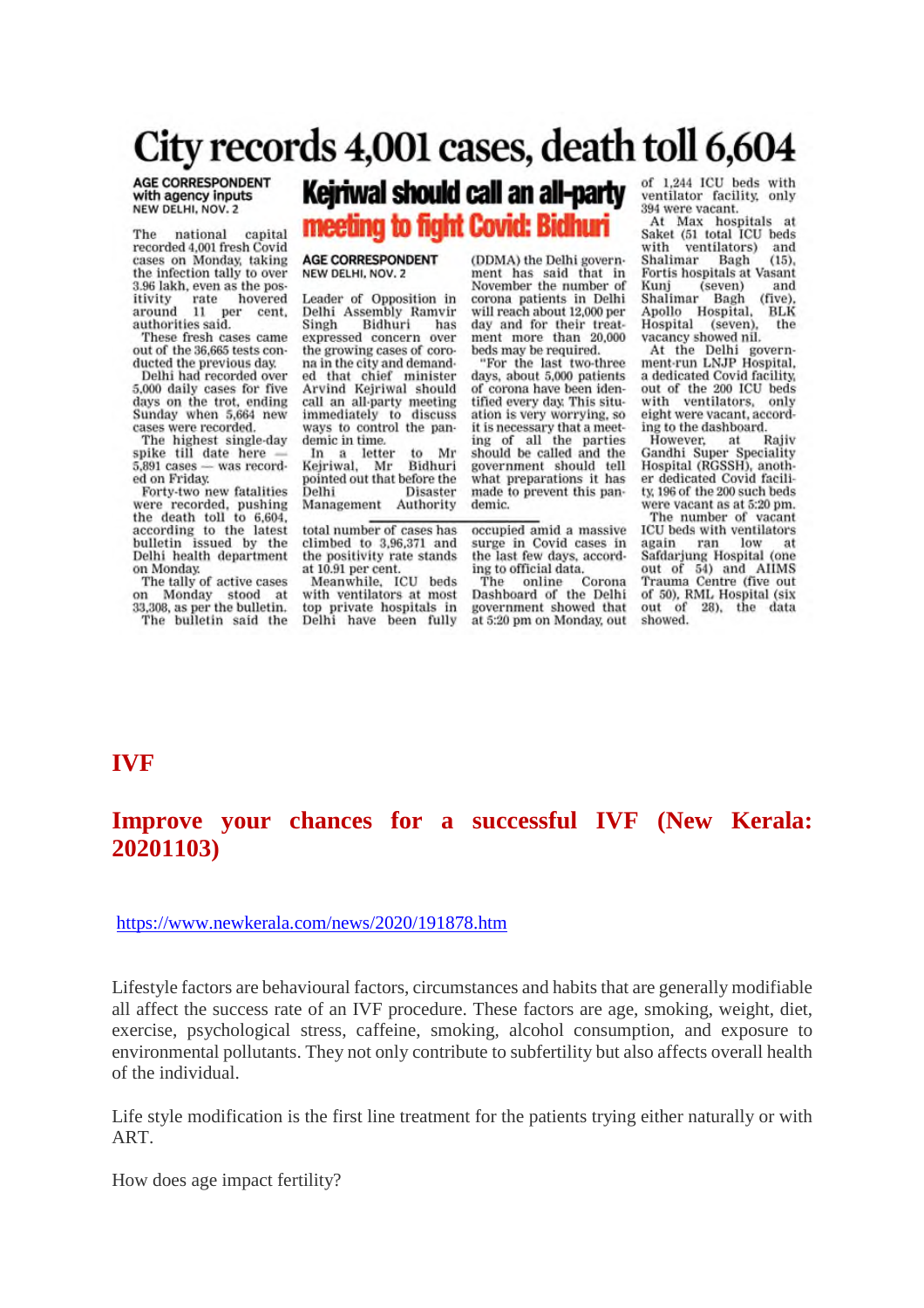Fertility decreases considerably with age in both females and males. As more and more people shift to metros, they become career oriented, and choose late marriages and delay planning pregnancy. In men, the testosterone hormone reduces with age thereby reducing sperm count and motility. After the age of 40, significant DNA damage in sperm and decline in viability has been reported.

Age has a greater impact on women compared to men, because women are born with a fixed number of eggs, their number keeps on depleting every cycle. With increase in age woman take more time to conceive.

A marked difference is seen in fertility by the time a woman reaches 35 years of age, due to the decrease in the number of eggs along with the deterioration in the quality of oocytes. In addition, there is an increase in the incidence of genetic abnormalities, that is risk of having abnormal baby and miscarriages. Over all, fertility significantly reduces as age advances.

#### Healthy weight boosts fertility

Obesity is associated with a range of adverse effects on health. Obesity and low body weight can impact the reproductive function by causing a hormonal imbalance, irregular cycles, ovulatory dysfunction and metabolic syndrome. Body Mass Index should be maintained between 19 and 25. Healthy weight can be maintained with balanced diet and regular exercise.

Healthy well balanced diet is very important for good tissue function. One is advised to include fresh fruit, vegetables, good proteins in their diet and to avoid junk and processed food. There are certain vitamins and food groups which have a greater impact on reproductive health than others. Antioxidants cause an increase in pregnancy rates by improving the egg quality and significant improving sperm parameters.

#### Fitness and fertility

Regular exercise or any kind of physical activity for at least 45 minutes to 60 minutes provides protection from obesity, cardiovascular disease, hypertension, diabetes, osteoporosis and psychological stress and also increases insulin sensitivity which improves ovarian function and the chances of conception.

Moderately physically active men have significantly better sperm morphology. However excessive exercise can negatively alter energy balance and affect the reproductive system.

#### Reduce stress while trying to conceive

Stress may affect the hormones, immune system and the autonomic nervous system. Couples who undergo cancelling and have family support generally have a higher rate of conception.

Activation of the hypothalamic - pituitary adrenocortical axis results increased secretion of cortisol. Elevated levels of cortisol have been associated with suppression of immune function, facilitation of central fat deposition and major depression.

Physical activity plays a key role in reducing and preventing the effects of stress. Exercise releases endorphins which elevate the mood and make one feel good.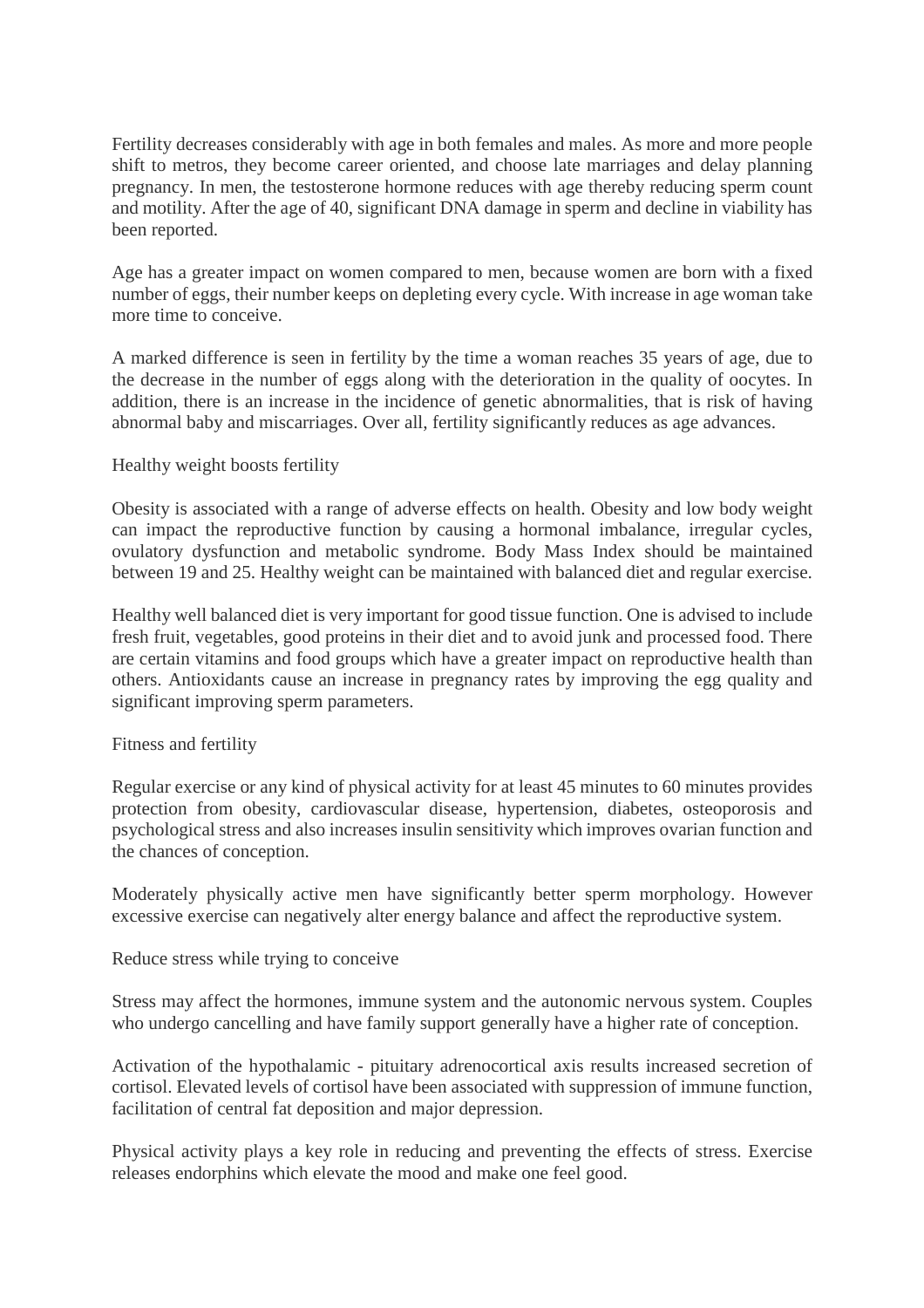Social engagement is the most quickest and efficient way to combat stress. One of the most effective ways to calm the mind is to communicate with someone.

Avoid unnecessary stress, alter the situation by expressing your feelings instead of bottling them up. Accept the things you can't change, take out time for fun and relaxation, adapt to a healthy lifestyle.

Effect of smoking, alcohol, and caffeine

In males smoking negatively affects sperm production, movement and morphology and is associated with an increased risk of DNA damage. In the females, the follicular environment is affected and there is reduction in ovarian reserve with the deterioration in the quality of oocytes. Menopause has been reported to occur 1-4 years earlier in chronic smokers due to rapid depletion of egg number. There may be an increase in the thickness of covering of the egg making it more difficult for sperm penetration. There may be a significant delay in conception in case of both active and passive smoking.

Alcohol is a known teratogenicity. It may be associated with rise in estrogen hormone which in turn reduces FSH secretion, suppressing egg formation and ovulation. Moderate levels of alcohol consumption have been associated with an increased risk of spontaneous abortion. In men, intake of excess alcohol causes testicular atrophy and loss of libido.

Large consumption of caffeine (500mg per day) has been associated with an increased risk of subfertility. It has also been associated with tubal factors and endometriosis and increased risk of spontaneous abortion.

Therefore, by adopting healthy lifestyle one can improve and have the optimum chances of conception.

## **Cancer**

## **Drug doubles immune response against cancer in clinical trial: Study (New Kerala: 20201103)**

#### https://www.newkerala.com/news/2020/191872.htm

In a new clinical trial, a drug induced an integrated immune response in the tumours of patients with cancer types that do not usually respond to immunotherapy, say researchers.

According to the study, published in the journal Proceedings of the National Academy of Sciences, the team hopes the potential treatment might make such tumours more responsive to the class of drugs known as immune checkpoint inhibitors.

"Checkpoint inhibitors release natural brakes on the immune system, freeing it to find and destroy cancer cells. But they generally have not been effective against cancer cells with low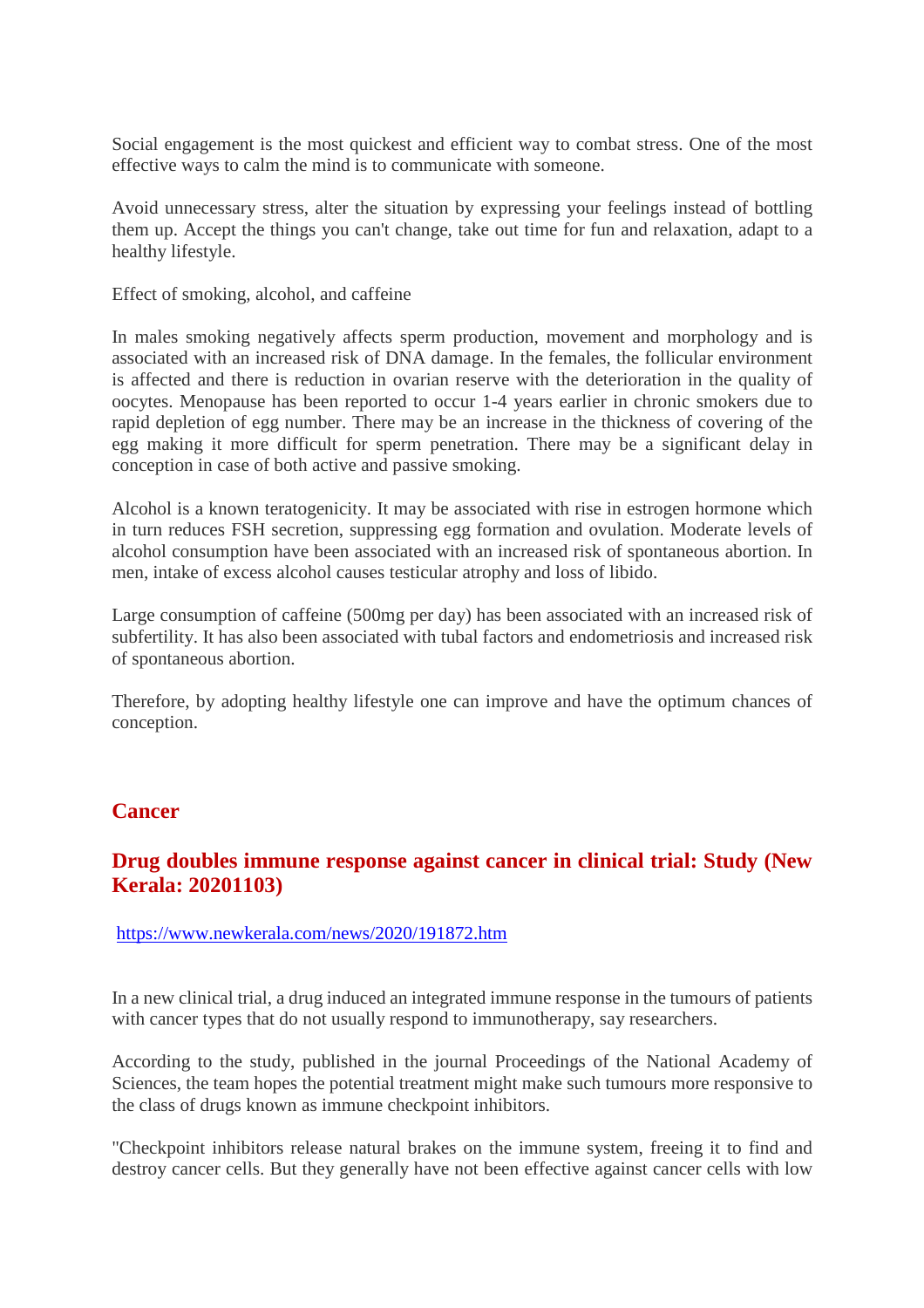levels of genetic mutation," said study author Tobias Janowitz from the University of Cambridge in the UK.

Cancer immunotherapies, which empower patients' immune systems to eliminate tumours, are revolutionizing cancer treatment. Many patients respond well to these treatments, sometimes experiencing long-lasting remissions.

But some cancers remain difficult to treat with immunotherapy, and expanding the impact of the approach is a high priority.

In this clinical trial, the research team interrupted that immunosuppressive pathway with a drug called plerixafor.

The drug was administered continuously by intravenous therapy (IV) for one week to 24 patients with either pancreatic cancer or colorectal cancer with a low tumor mutational burden.

All patients had advanced disease, and biopsies were collected from metastatic tumours before and after treatment.

When the team analyzed those patient samples, they found that critical immune cells had infiltrated the tumours during the time patients received plerixafor, including a cell type known to summon and organize key players in the anti-cancer response.

The finding was encouraging because the team detected changes that have also been observed in patients whose cancers responded well to checkpoint inhibitors, the authors wrote.

## **Aspirin**

## **Aspirin use reduces risk of death in hospitalised COVID-19 patients (New Kerala: 20201103)**

https://www.newkerala.com/news/2020/191865.htm

Hospitalised COVID-19 patients who were taking a daily low-dose aspirin to protect against cardiovascular disease had a significantly lower risk of complications and death compared to those who were not taking aspirin, according to a new study led by researchers at the University of Maryland School of Medicine (UMSOM).

Aspirin takers were less likely to be placed in the intensive care unit (ICU) or hooked up to a mechanical ventilator, and they were more likely to survive the infection compared to hospitalised patients who were not taking aspirin.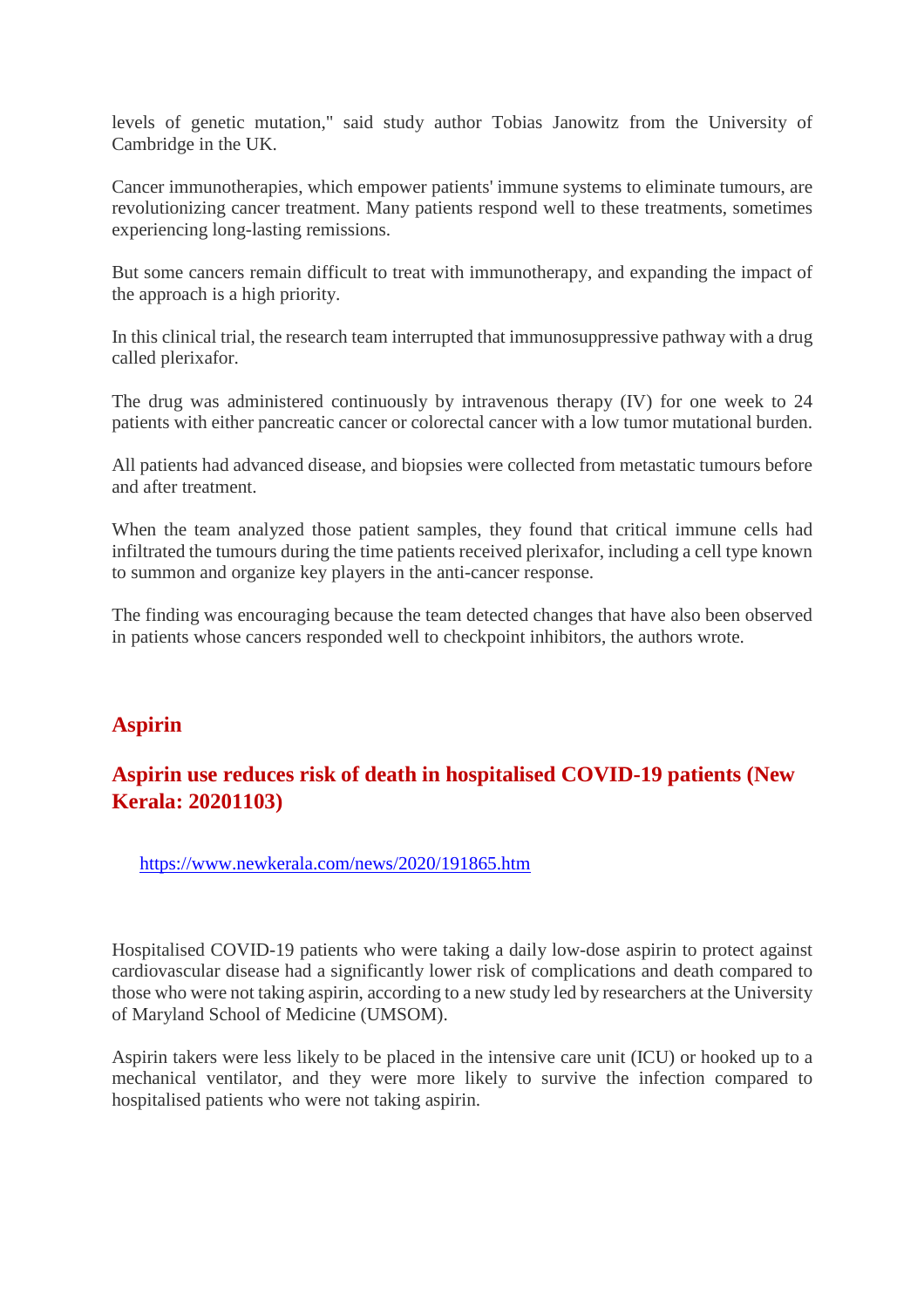The study, published in the journal Anesthesia and Analgesia, provides "cautious optimism," the researchers say, for an inexpensive, accessible medication with a well-known safety profile that could help prevent severe complications.

"This is a critical finding that needs to be confirmed through a randomized clinical trial. If our finding is confirmed, it would make aspirin the first widely available, over-the-counter medication to reduce mortality in COVID-19 patients," said study leader Jonathan Chow, MD, Assistant Professor of Anesthesiology at UMSOM.

To conduct the study, Dr Chow and his colleagues culled through the medical records of 412 COVID-19 patients, age of 55 on average, who were hospitalized over the past few months due to complications of their infection.

They were treated at the University of Maryland Medical Center in Baltimore and three other hospitals along the East Coast. About a quarter of the patients were taking a daily low-dose aspirin (usually 81 milligrams) before they were admitted or right after admission to manage their cardiovascular disease.

The researchers found aspirin use was associated with a 44 per cent reduction in the risk of being put on a mechanical ventilator, a 43 per cent decrease in the risk of ICU admission, and -- most importantly -- a 47 per cent decrease in the risk of dying in the hospital compared to those who were not taking aspirin. The patients in the aspirin group did not experience a significant increase in adverse events such as major bleeding while hospitalised.

The researchers controlled for several factors that may have played a role in a patient's prognosis including age, gender, body mass index, race, hypertension, and diabetes. They also accounted for heart disease, kidney disease, liver disease, and the use of beta blockers to control blood pressure.

COVID-19 infections increase the risk of dangerous blood clots that can form in the heart, lungs, blood vessels, and other organs. Complications from blood clots can, in rare cases, cause heart attacks, strokes, and multiple organ failure as well as death.

Doctors often recommend daily low-dose aspirin for patients who have previously had a heart attack or stroke caused by a blood clot to prevent future blood clots. Daily use, however, can increase the risk of major bleeding or peptic ulcer disease.

"We believe that the blood thinning effects of aspirin provides benefits for COVID-19 patients by preventing microclot formation," said study co-author Michael A. Mazzeffi, MD, Associate Professor of Anesthesiology at UMSOM.

"Patients diagnosed with COVID-19 may want to consider taking a daily aspirin as long as they check with their doctor first," added Mazzeffi.

Those at increased bleeding risk due to chronic kidney disease, for example, or because they regularly use certain medications, like steroids or blood thinners, may not be able to safely take aspirin, he added.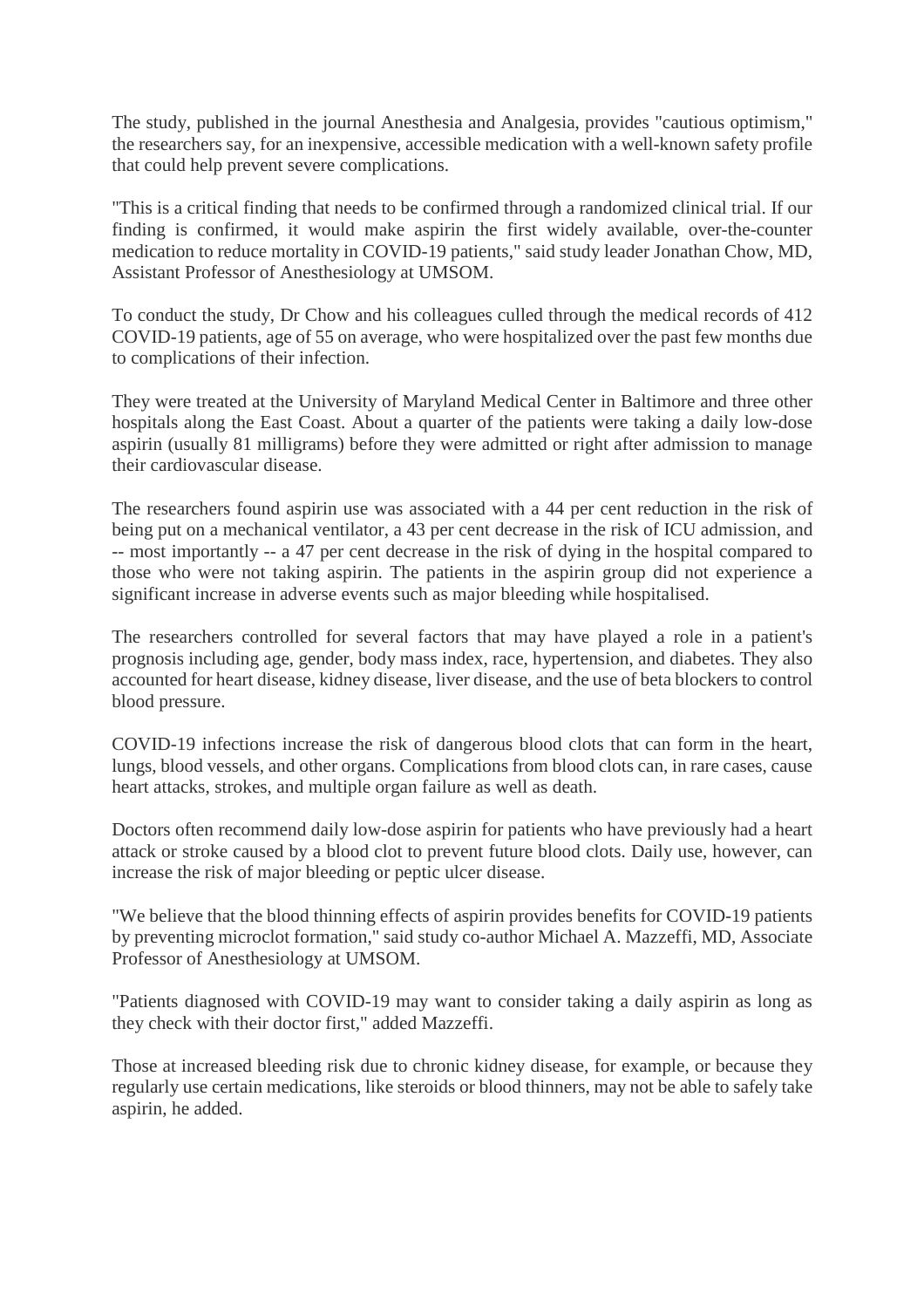Researchers from Wake Forest School of Medicine, George Washington University School of Medicine, Northeast Georgia Health System, and Walter Reed National Military Medical Center also participated in this study.

"This study adds to the tremendous work our researchers are doing in the School of Medicine to help find new treatments against COVID-19 and save patients' lives," said E. Albert Reece, MD, PhD, MBA, Executive Vice President for Medical Affairs, UM Baltimore, and the John Z. and Akiko K. Bowers Distinguished Professor and Dean, University of Maryland School of Medicine.

"While confirmatory studies are needed to prove that aspirin use leads to better outcomes in COVID-19, the evidence thus far suggests that patients may want to discuss with their doctor whether it is safe for them to take aspirin to manage potentially prevent serious complications," added Reece.

## **Anti-Opioid addiction drugs**

## **Anti-Opioid addiction drugs can reverse some Type 2 diabetes: IIT Mandi (New Kerala: 20201103)**

https://www.newkerala.com/news/2020/191860.htm

The Indian Institute of Technology Mandi (IIT Mandi) on Monday said its researchers have unravelled the mechanism by which insulin overload in the body causes insulin resistance which is associated with diabetes.

They have found that the drug used in treating opioid addiction can potentially reverse this phenomenon.

According to the study, published in the Journal of Biological Chemistry, type-2 diabetes results when cells lose their ability to use insulin due to a variety of reasons.

Insulin resistance is intricately linked to a condition called hyperinsulinemia, in which there is excess insulin traversing the bloodstream.

The relationship between insulin resistance and hyperinsulinemia is cyclic -- each increases the occurrence of the other.

While it is obvious how insulin resistance leads to hyperinsulinemia -- when cells cannot use the insulin, it just remains in the blood -- the converse of how hyperinsulinemia increases insulin resistance has hitherto remained unclear.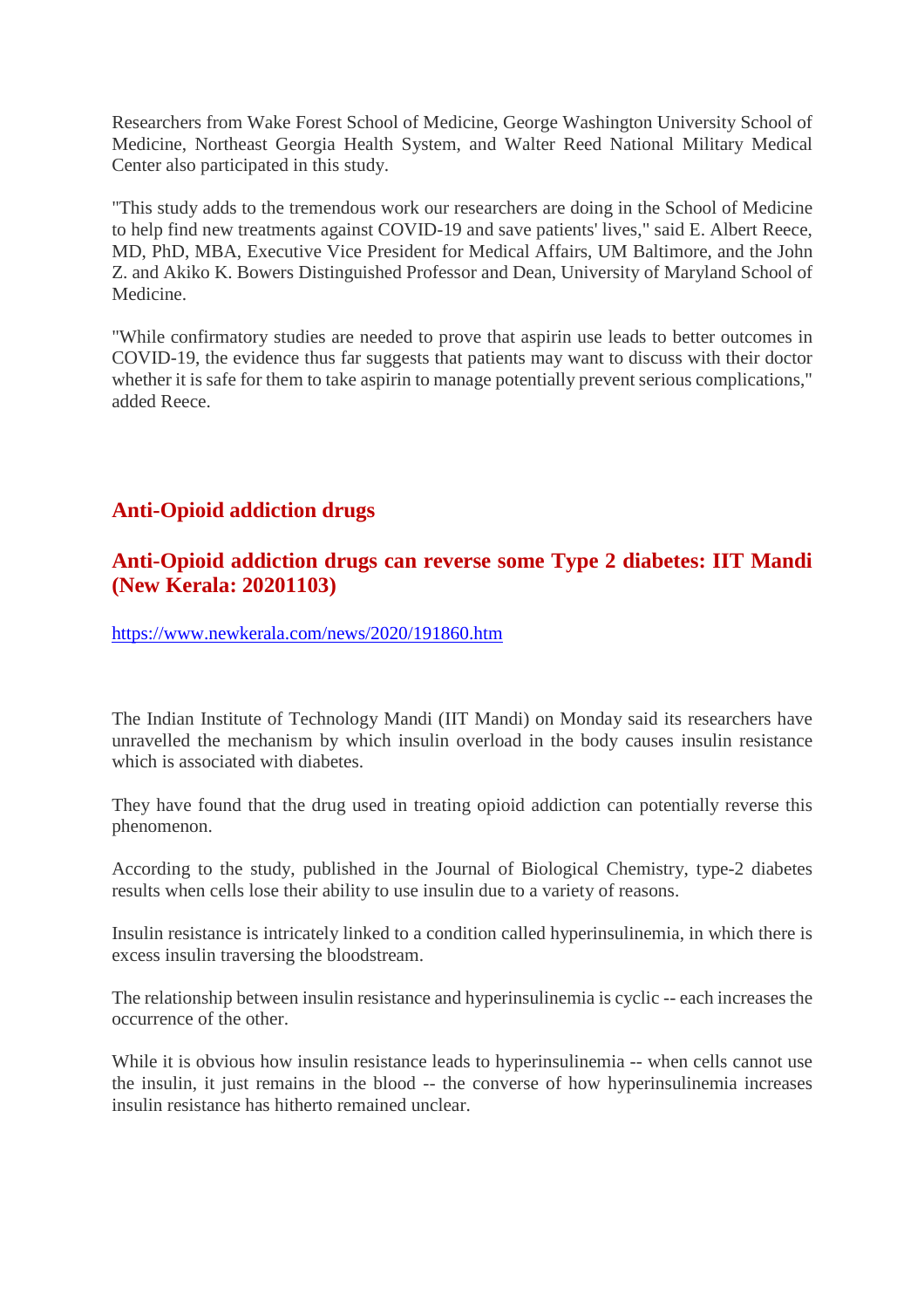"We wanted to find out if and how hyperinsulinemia invokes inflammation in the body, which would provide the link between the two conditions," Dr Prosenjit Mondal, Associate Professor, School of Basic Sciences, IIT Mandi, said in a statement.

The researchers identified a critical protein molecule - SIRT1 which is repressed in hyperinsulinemia.

They discovered that a decrease in SIRT1 activates another protein called NFkB, which instigates inflammation, thus providing the link between hyperinsulinemia and systemic inflammation.

The researchers found that low-dose naltrexone (LDN), a drug commonly administered for opiate addiction, can activate SIRT1, thereby reducing inflammation and increasing insulin sensitivity of cells.

"Naltrexone at low doses could potentially restore some of the diabetes-associated events in cellular and animal models", said Mondal, who is confident that this is a viable path to follow for Type-2 diabetes management.

Naltrexone is already an FDA-approved drug that is used for the treatment of opioid addiction and can easily be repurposed for inflammation reduction and diabetes control.

The research team intends to study this thread further, to understand the mechanistic aspects of LDN's effects on hyperinsulinemia-induced inflammation and resulting insulin resistance.

## **Vitamin D deficiency**

## **Over 80 pc of COVID-19 patients have vitamin D deficiency, study finds (New Kerala: 20201103)**

https://www.newkerala.com/news/2020/191849.htm

Over 80 per cent of 200 COVID-19 patients in a hospital in Spain have vitamin D deficiency, according to a new study published in the Endocrine Society's Journal of Clinical Endocrinology & Metabolism.

Vitamin D is a hormone the kidneys produce that controls blood calcium concentration and impacts the immune system. Vitamin D deficiency has been linked to a variety of health concerns, although research is still underway into why the hormone impacts other systems of the body. Many studies point to the beneficial effect of vitamin D on the immune system, especially regarding protection against infections.

"One approach is to identify and treat vitamin D deficiency, especially in high-risk individuals such as the elderly, patients with comorbidities, and nursing home residents, who are the main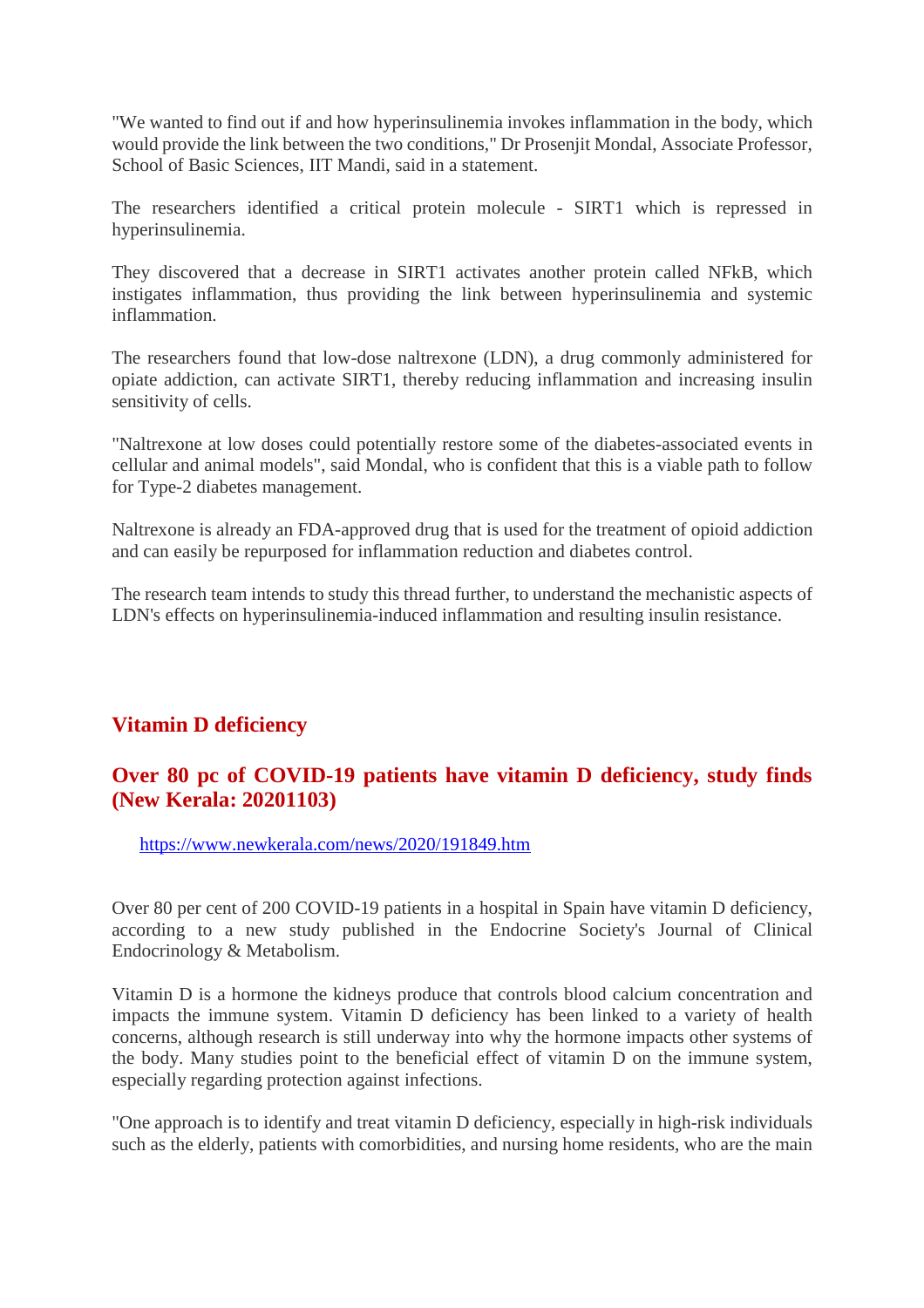target population for the COVID-19," said study co-author Jose L. Hernandez, Ph.D., of the University of Cantabria in Santander, Spain.

"Vitamin D treatment should be recommended in COVID-19 patients with low levels of vitamin D circulating in the blood since this approach might have beneficial effects in both the musculoskeletal and the immune system," added Hernandez.

The researchers found 80 per cent of 216 COVID-19 patients at the Hospital Universitario Marques de Valdecilla had vitamin D deficiency, and men had lower vitamin D levels than women.

COVID-19 patients with lower vitamin D levels also had raised serum levels of inflammatory markers such as ferritin and D-dimer.

## **Positive outlook**

## **Study reveals positive outlook predicts less memory decline (New Kerala: 20201103)**

https://www.newkerala.com/news/2020/191597.htm

People who feel enthusiastic and cheerful -- what psychologists call positive affect -- are less likely to experience memory decline as they age. This result adds to a growing body of research on positive affect's role in healthy ageing.

A team of researchers analyzed data from 991 middle-aged and older US adults who participated in a national study conducted at three time periods between 1995 and 1996, 2004 and 2006, and 2013 and 2014.

In each assessment, participants reported on a range of positive emotions they had experienced during the past 30 days. In the final two assessments, participants also completed tests of memory performance. These tests consisted of recalling words immediately after their presentation and again 15 minutes later.

The researchers examined the association between positive affect and memory decline, accounting for age, gender, education, depression, negative affect, and extraversion.

"Our findings showed that memory declined with age," said Claudia Haase, an associate professor at Northwestern University and senior author on the paper. "However, individuals with higher levels of positive affect had a less steep memory decline over the course of almost a decade," added Emily Hittner, a PhD graduate of Northwestern University and the paper's lead author.

Areas of future research might address the pathways that could connect positive affect and memory, such as physical health or social relationships.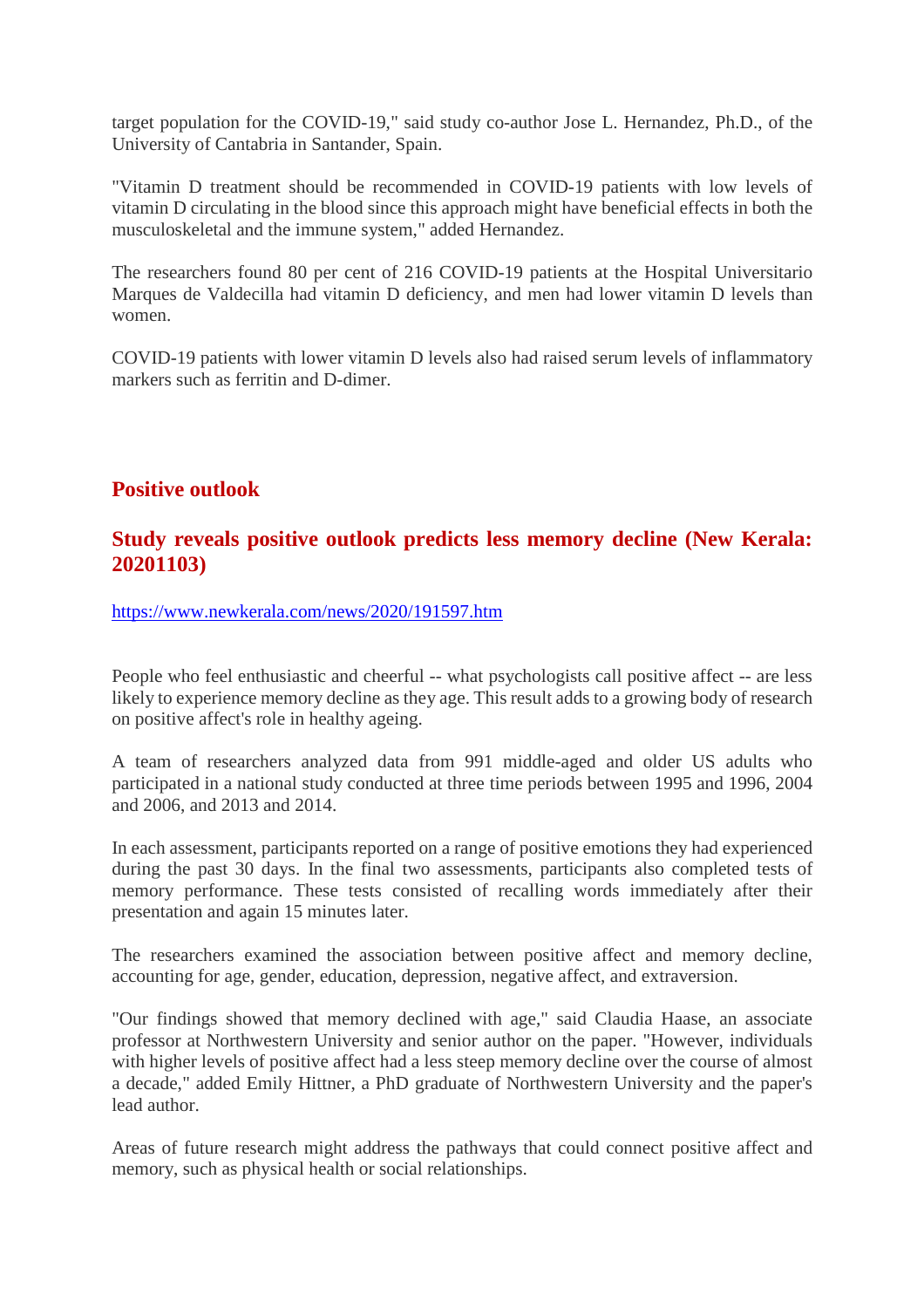## **Infection (Hindustan: 20201103)**

https://epaper.livehindustan.com/imageview\_424360\_86489756\_4\_1\_03-11- 2020\_0\_i\_1\_sf.html



## **Air Polluition (Hindustan: 20201103)**

https://epaper.livehindustan.com/imageview\_424361\_86478062\_4\_1\_03-11-2020\_2\_i\_1\_sf.html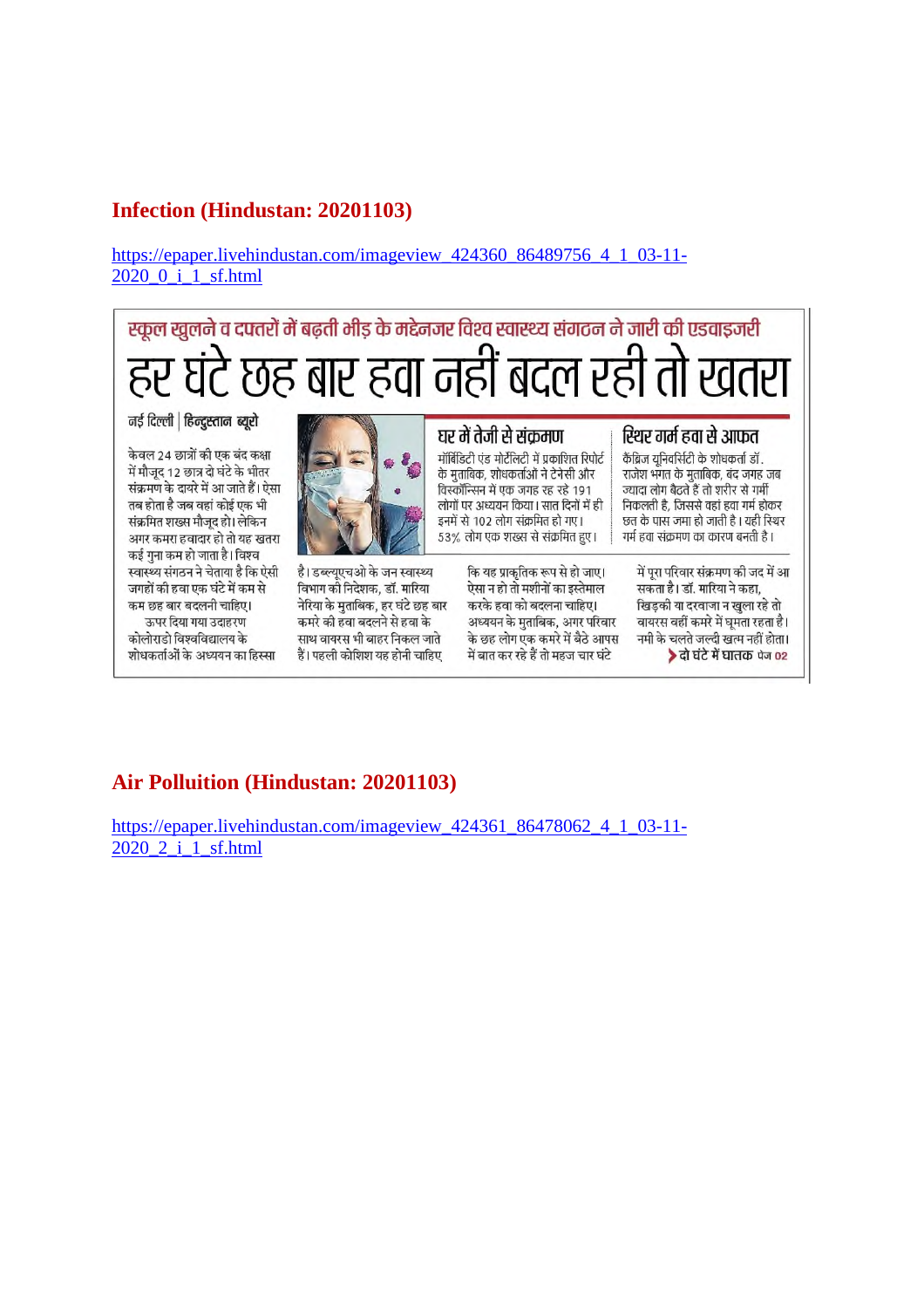## शोध : बंद कमरे की हवा इस तरह महज दो घंटे में हो जाती है घातक

अमेरिका के कोलोराडो विश्वविद्यालय के शोधकर्ताओं ने हवा में कोराना वायरस के संचरण को लेकर विशेष तरह का मॉडल विकसित किया है, निसमें स्कूल, दफ्तर, घर में वायरस फैलने के तरीकों की जानकारी दी गई है। उनके मुताबिक, स्पेन में करीब 31 फीसदी लोग इसी तरह से संक्रमित हुए।



## **Infection ((Hindustan: 20201103)**

https://epaper.livehindustan.com/imageview\_424363\_86472652\_4\_1\_03-11- 2020\_4\_i\_1\_sf.html